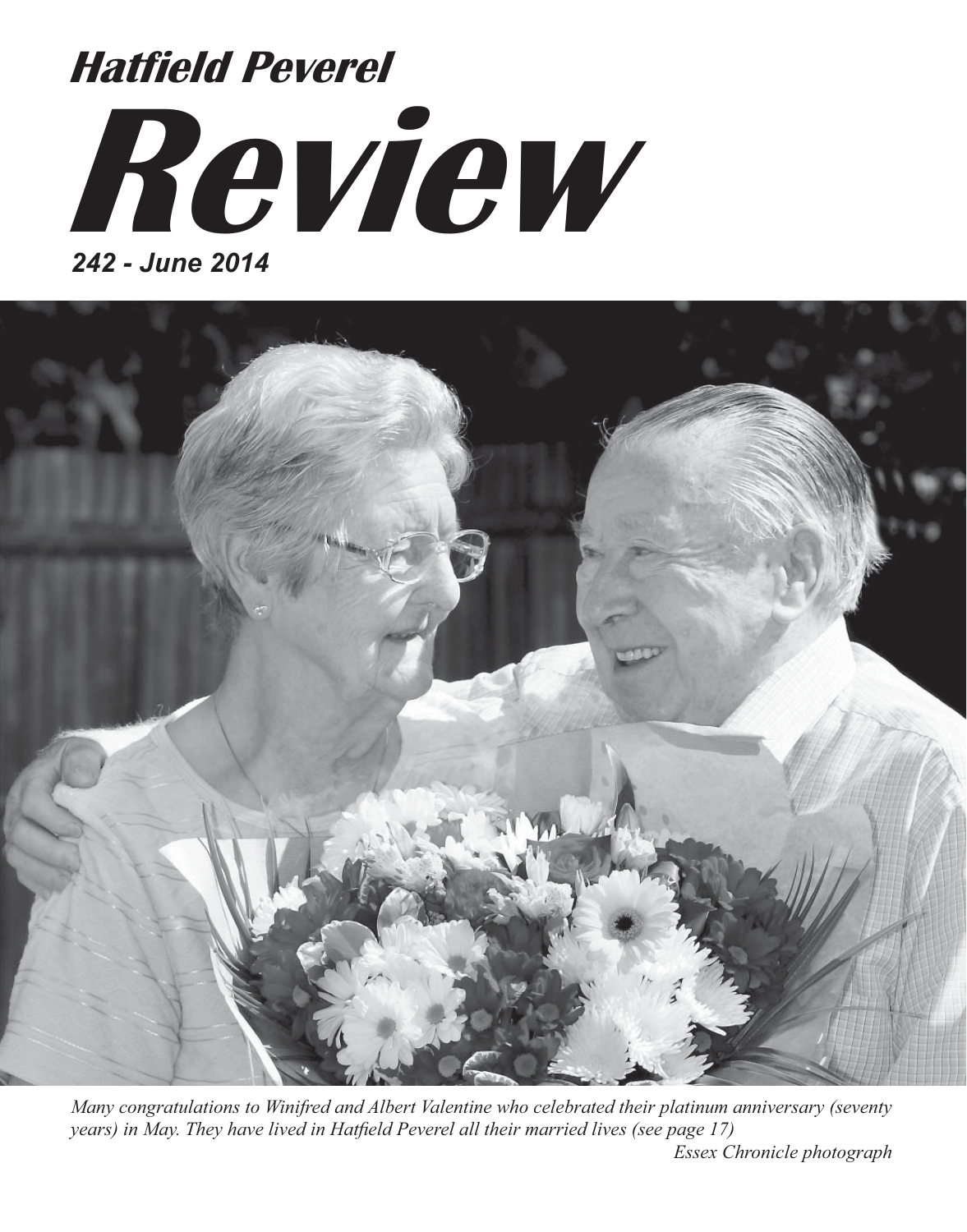

### **Hatfield Peverel Review**

Hatfield Peverel Parish Council publication. Opinions expressed are not necessarily those of the Council.

The editors are Jackie and Ken Earney. Contributions to 59 Willow Crescent, by email to kenearney@hotmail.com or by phoning 01245 381235.

### **Contents**

| Sorrell's Field/Food bank success            | 3              |
|----------------------------------------------|----------------|
| Allotments/Horticultural Society             | 4              |
| Art Group exhibition/Junior School/          | 5              |
| Nursery                                      |                |
| Parish Council                               | 6              |
| Hatfield Peverel Walkers/RBL/Pram race       | 7              |
| St Andrews and Mother's Union                | 8              |
| Methodist Church                             | 9              |
| Meet the midwife/Home visiting/hedges        | 1 <sub>0</sub> |
| 1932 Co-op being built/Hadfelda WI           | 11             |
| Beware those who are after your money        | 12             |
| Infant School; children's drawings           | 13             |
| Bowling/Football/41 Club/EWT (moths)         | 14             |
| <b>Hatfield Peverel Scouts</b>               | 15             |
| Marie Curie tea party/Party in the Park/     | 16             |
| award for the Review                         |                |
| Platinum wedding celebrations/letter spot 17 |                |
| Power cut advice/Village hall happenings     | 18             |
| Telephone numbers/Parish Council             | 19             |
| Chief Scout meritorious award for            | 20             |
| Scouts Kira and Max/WEA courses              |                |
|                                              |                |

### **Copy for the August issue by Friday, 18th July please.**

# **Local events and happenings round and about**

### **Diary Dates**

#### **Church dates see page 10 Village hall dates see page 18**

#### **June**

- 11 Wine Club
- 14 Methodist Church coffee morning/cake stall
- 14 Infant School Summer Sunday 11.45 3pm
- 14 Art Group's exhibition, see page 5
- 19 Folk Dance Club
- 21 Helen Rollason coffee morning 10am
- 22 Horticultural Society's garden walk
- 25 Hadfelda WI
- 26 Hatfield Peverel Walkers
- 28 Judging of best kept allotment

#### **July**

- 2 Flower Club
- 2 Coffee morning 10am for Marie Curie Cancer Care, see page 16
- 3 Folk Dance Club
- 5 St Andrew's coffee morning, 10am
- 7 Parish Council meeting, 7.30pm village hall
- 9 Wine Club
- 12 Methodist Church coffee morning/cake stall
- 12 Party in the Park, see page 16
- 17 Folk Dance Club
- 19 Helen Rollason coffee morning
- 20 Horticultural Society garden event at Tudor Lodge, see page 4
- 23 Hadfelda WI
- 24 Hatfield Peverel Walkers
- 26 Salvation Army coffee morning
- 31 Folk Dance Club

#### **August**

- 2 St Andrew's coffee morning
- 4 Parish Council meeting
- 9 Methodist Church coffee morning/cake stall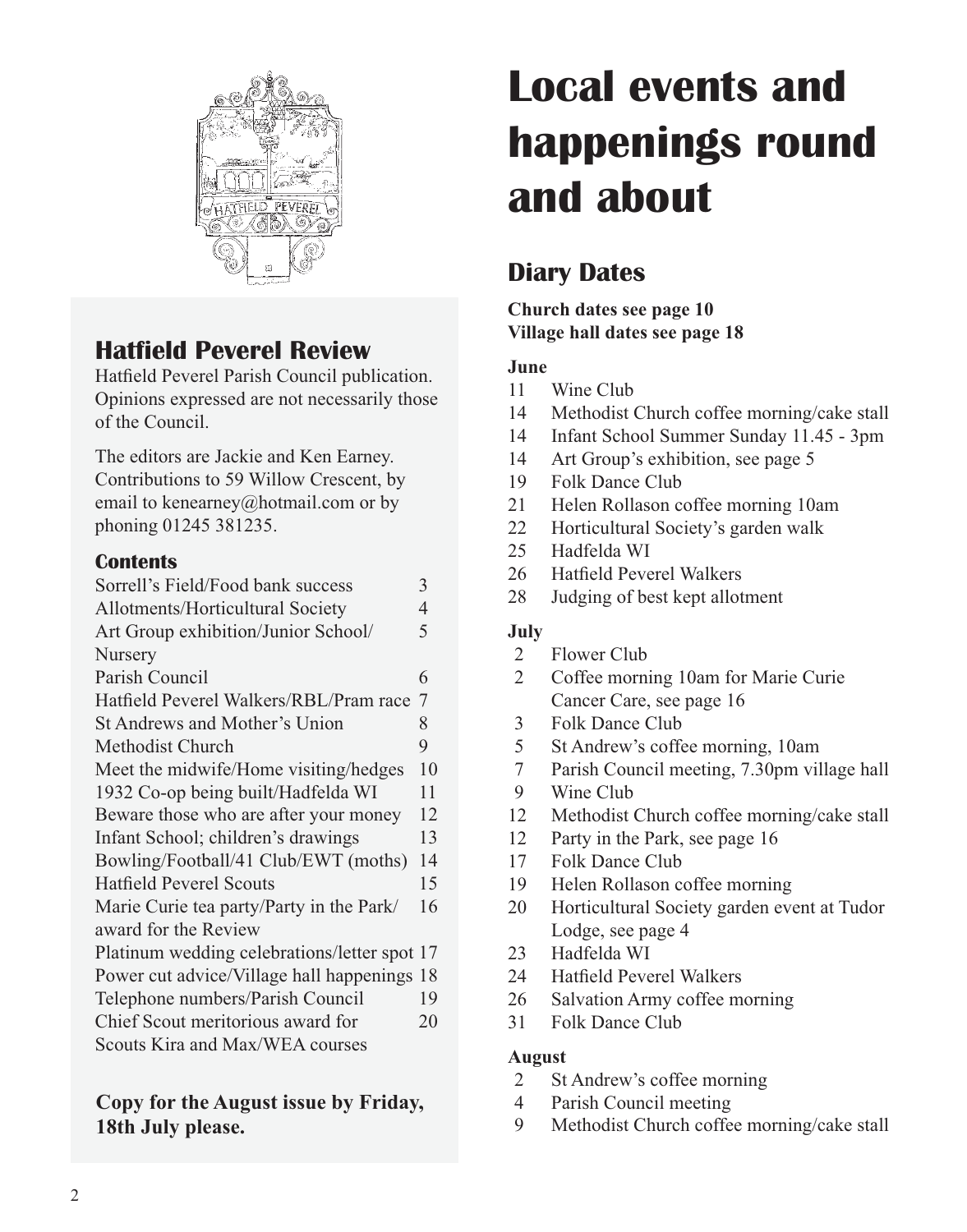### **Scruffy's back!**

relebration, our tame blackbird - shared by ourselves, Geoff over the road and who knows how<br>many others, is just rejoicing in his second brood - and that means currants. The three overfed<br>number 1 batch are chirping about many others, is just rejoicing in his second brood - and that means currants. The three overfed number 1 batch are chirping about the lawn, ruffling their rich reddy feathers and hoping someone will come along and stop them from starving. When no one is looking they 'do it themselves'. The minute a curtain twitches or a door opens, Scruff is there, his balding head and missing feathers recognisable from all the other upstarts waiting in the wings. He crams as many currents as he can into his beak - they drop out as fast as they go in - and flies off down the garden probably scattering largesse as he goes. His enemies, none as tatty as him and I suspect not as virile, swoop in and collect the leftovers. I love summer!

### **Sorrell's Field and the Braintree LDF**

The following recent letter, name and address supplied, is from a group of concerned residents.

*Further to the rubber stamping of the Sorrell's Field Development at the LDF meeting in Braintree on Tuesday 8th April many residents are unhappy with the decision, let alone a further development at Stonepath Drive therefore we have created a website http://www.hpsov.org/ to let people have their say about both of these developments and the onslaught of traffic we will be facing with the developments going on in Maldon,Burnham and Witham.*

*There is still time to object to the Planning Inspector based in Bristol but as yet we have to find out the cut off date for this but will let everyone know on the website.*

**Editorial note**: minor detail changes, not involving Sorrell's Field, are subject to a further public consultation which closes on Friday 20th June. When determined the LDF plan is timetabled for submission to the Planning Inspectorate in late summer. However the primary formal consultation has closed, as it has also in the case of the Maldon District LDP. Our understanding is that there may yet be a limited opportunity to comment to the designated planning inspector.

Land at Stonepath Meadow does not fall within the Braintree District LDF. A presentation was made by representatives of the landowners at the Annual Parish Meeting on the 19th March around their wish to obtain planning consent for some of the land, but this represents a speculative action on their part. Something to be watched nevertheless.

### **Generous donations help towards food bank success**

I Jillagers in Hatfield Peverel, since September 2013, have given generously to the two food bank collection points, in St Andrew's Church and the Methodist Church, filling the boxes with items of food to help people on low incomes or facing a sudden



crisis, people who may be forced to choose between paying the rent or eating. The food collected in our village is taken, via Witham, to a warehouse in Braintree. Braintree Area Foodbank which delivers the food parcels to collection points in the area provides 3 days emergency food to local people in crisis. Those in need are referred to the foodbank by local agencies - the First Stop centre, Social Services, Job Centre, local Health Authority, Citizen's Advice Bureau and others: the vouchers they receive can be exchanged for food parcels from the designated drop-in centres.

Thank you everyone who has donated food to this charity - further donations are most welcome.

**August Review to be late -** A word of warning to all contributors. We have a very busy time at the end of July and early August and it's likely the August edition will not appear until the middle of that month.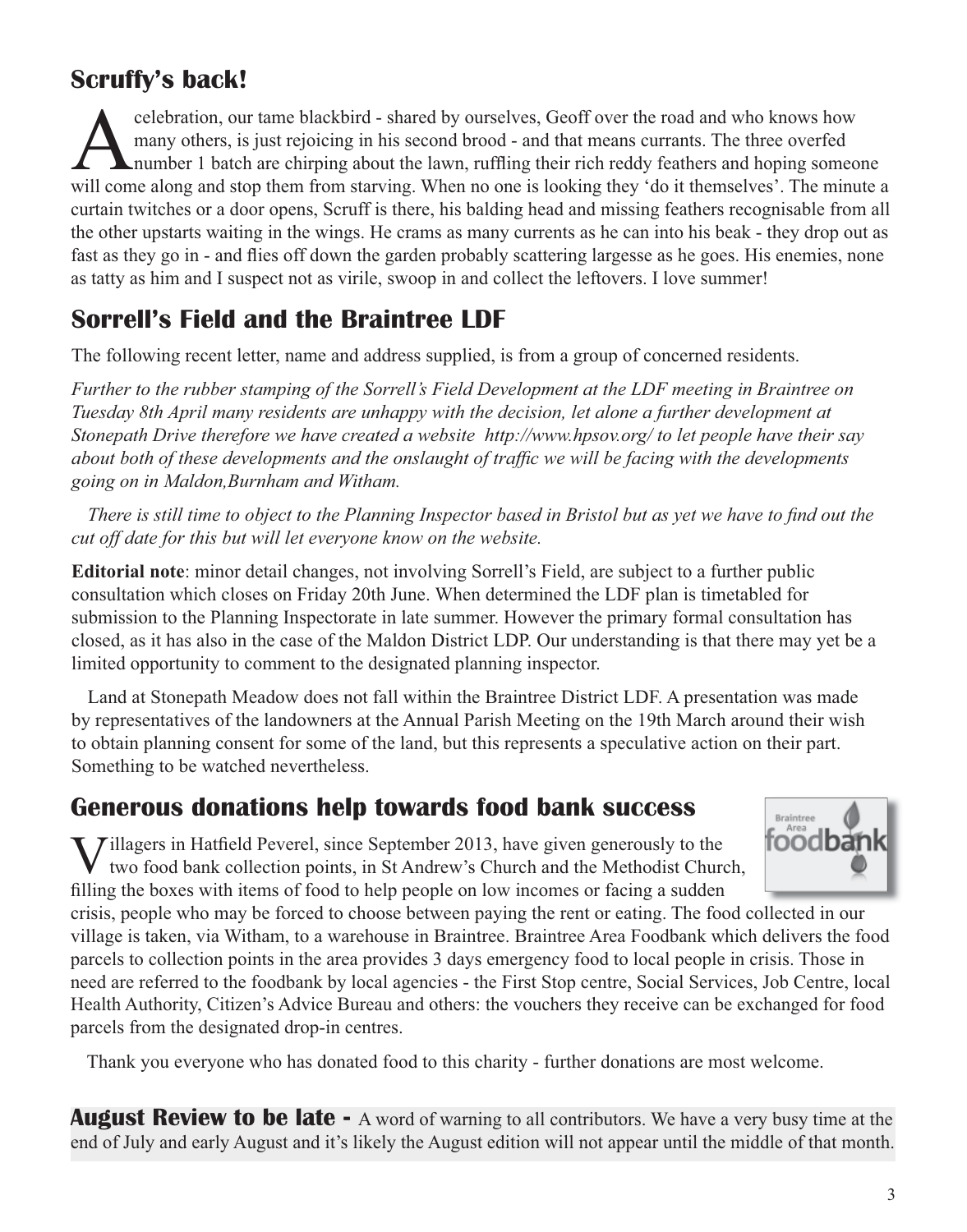### **Situations vacant Allotment Association - David Goodey (01245 380389) www.hpaa.org.uk**

espite the advent and general interest in the Great Allotment Competition on the BBC we still have a couple of vacant plots for rent on both sites. If you think that having an allotment is anything like the television programme you are either participating in illegal substances or in need of better advice – it is much more earthy and strenuous I can assure you. I wouldn't know how to make chutney and flower arranging is way beyond my capability. Anyway most plots, with membership fee, are around  $£25 - £30$  (dependent on size) so why not have a go and at least improve your fitness, tan and spirit (get off that computer screen!). If you would like an allotment plot please contact John Cockell (01245 381646)

for the old site (next to the church) or Paul Waite (01245 380429) for the new site next to the cricket pitch regarding renting a plot. **Our annual competition is on Saturday 28th June** when plots should be at their best (with the notable

exception of mine which is in need of slash and burn land clearance in some places). The exceptionally good weather at the time of writing has allowed enormous progress and a staggering variety of fruit, vegetables and flowers are being grown. I have no less than thirty different products on my plot. We did get caught out by a night of frost in mid-May which caused some casualties among the courgettes, runner beans and potatoes that the more optimistic of us had planted out too early (Mick says never plant out the soft ones until after 15th May - and he was right). If the frost didn't get them then the almost domesticated French Red Legged Partridges have. They are everywhere – but nowhere as noisy as the feral Nounsley peacocks!

## **Damp start but good turnout**

**Horticultural Society**

successful plant sale and coffee morning<br>was held at Oaklands, Nounsley, in May<br>when the rain cleared to leave a cool but<br>dry morning. Everyone was pleased with their was held at Oaklands, Nounsley, in May when the rain cleared to leave a cool but dry morning. Everyone was pleased with their bargains - you can't beat home grown plants for quality and price - and the welcome selection of cakes and drinks. Pelargoniums were on sale, to be grown and judged at the Autumn Show in October. The morning raised a fantastic £528.

#### **Afternoon garden walk**

A close to home walk on Sunday 22nd June when the society visits Barnadiston House, Chipping Hill, Witham. A wide range of unusual and insectfriendly plants as well as fruit, heritage vegetables and succulents that enjoy hot and dry conditions are grown.

Meet at the garden at 2.30pm, admission is £3 per person. Details and directions from Clive on 01245 381704. Transport can be arranged.

### **Garden event - not to be missed! Tudor Lodge, The Street - Sunday 20th July, 12 noon until 5pm**

This bi-annual event is with us again! A buffet lunch and afternoon tea will be served at 12.30 and 15.30 respectively, interspersed with various games and competitions. The purchase of a raffle ticket entitles you to a free glass of wine.

Tickets, at £8 each, are on sale now from Clive Emberson, 62 New Road. Reserve your tickets on 01245 381704 or 07771 536938 to avoid disappointment as places are limited.

### **How to grow prize-winning carrots**

**An illustrated talk by David Thornton FNVS, champion carrot grower, will be held in Hatfield Peverel village hall on Sunday 8th June at 2pm**.

**Information from Emily 01621 741787. Free to members, non-members £2. Light refreshments.**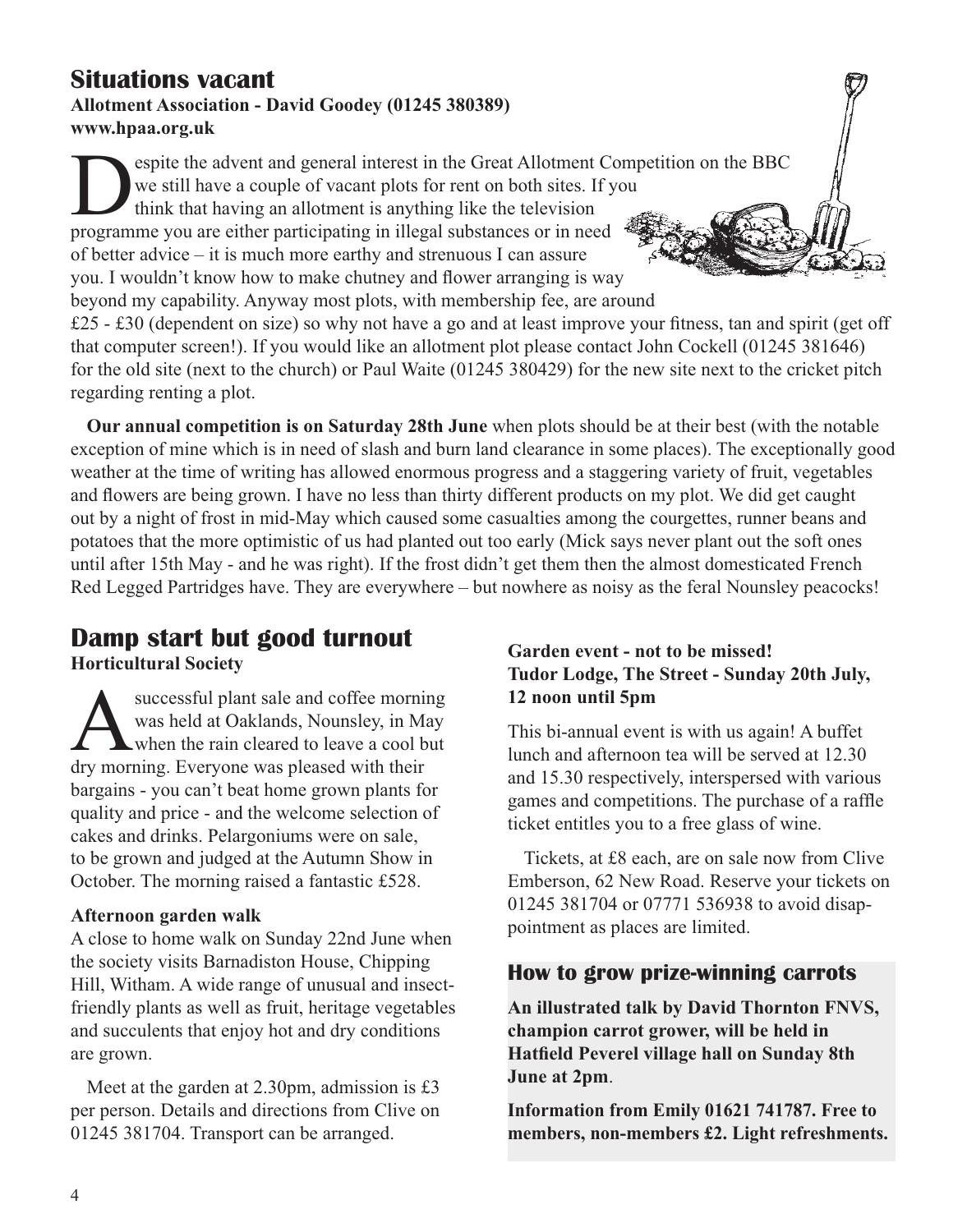### **Come to the Art Group's exhibition on 14th June**

**Peter Walker (381798)**

It Group members are working towards<br>this years' exhibition, which takes place<br>Hatfield Peverel, on Saturday 14th June, from this years' exhibition, which takes place in the Salvation Army hall, in Maldon Road, Hatfield Peverel, on Saturday 14th June, from 10am to 6pm. Open to all visitors wishing to view the paintings on display, the exhibits are by both members and non-members, and most are for sale, along with their cards and unframed portfolio items.

Our exhibition once again coincides with the Country Fayre event at St Andrews School, who will also be participating in our exhibition with pictures on display created by children at the school. There will also be special features during the day, including painting demonstrations and a children's workshop. Entry is free, with catalogues available at a nominal cost of £1.

There is good car parking at the hall, and firstclass refreshments are available throughout the day at very reasonable cost.

### **Sport success for St Andrew's Junior School**

**Congratulations to Year 6 boys' cross<br>
country team - Daniel Connell, Dani<br>
Tomlinson-Watts, Jude Thorne and I<br>
Murrell who became North East Essex Scho** country team - Daniel Connell, Daniel Tomlinson-Watts, Jude Thorne and Finley Murrell who became North East Essex Schools Champions just before Easter. Well done too to Arthur Burnham who came third in the individual Year 5 race at the same event.

#### **Sponsored fun run**

The fun run on the last day of term before Easter was a great success. After a few grumblings all the children (and a few staff!) joined in both running and walking around the ½km circuit on the recreation ground. There was plenty of effort and enthusiasm as everyone did their very best - some completed 20 laps - 10k. Just over £2,000 was raised which will be divided between the children's choice of Cancer Research and picnic benches for Base 9 garden.

### **Nursery news**

This term at Nursery and pre-school we are focusing on transition. In pre-school we are preparing our children for the next step of their learning journey into 'big school' . We are very lucky being on the



same site as the school, enabling the children to become familiar with their environment. We have visited our new classrooms and met the teachers who have also visited us.

It is a special time where we are making the most of the time we have left with our school leavers. We would like to thank all our children and parents for their participation in nursery life and wish them lots of luck for the future. The nursery children will also be



visiting pre-school to build their confidence.

**Our open day is on Saturday 21st June 10am - 11.30am. If you are interested, please come and see us.**



*The children have drawn some pictures of what they like doing at our nursery.*

The nursery is managed by Belinda Wakelin who has a BA in Early Years and holds Early Years professional status with a well-qualified staff team. As well as the nursery we run sessions before and after school for children up to the age of eight years old. For availability of spaces please telephone 01245 382450.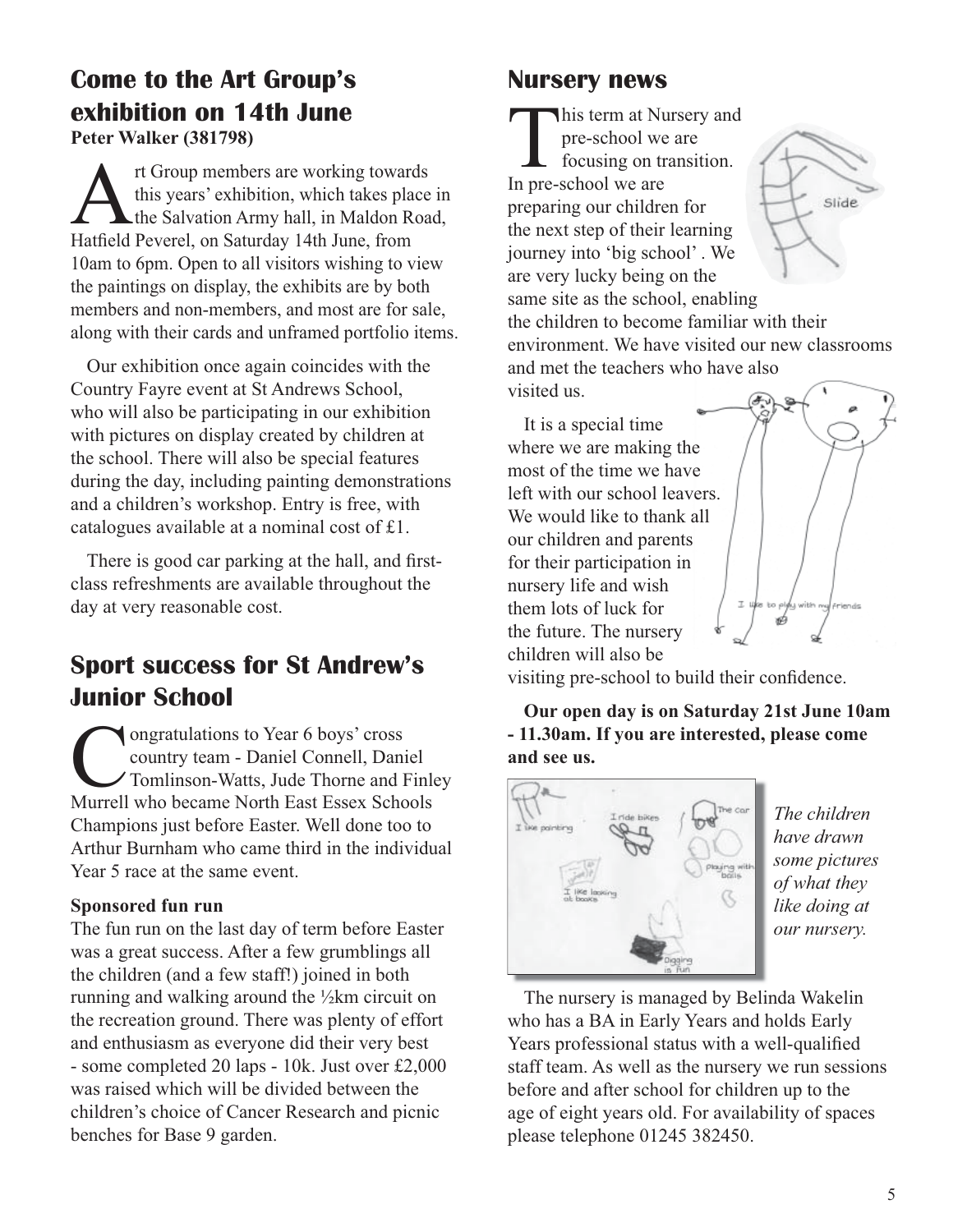### **Parish Council News**

#### **Lisa Miller, Clerk to the Parish Council Chestnut House, Church Road, West Hanningfield, Chelmsford, Essex CM2 8UJ Tel 01245 403071; parishclerk@hatfieldpeverelpc.co.uk**

#### **Two vacancies on the Council – election to be held following a request by 10 or more residents**

1. An election is to be held for one Parish Councillor for Hatfield Peverel.

2. Forms of nomination for the Parish election may be downloaded from www.braintree.gov.uk or obtained from the Returning Officer, Braintree District Council, Causeway House, Bocking End, Braintree, Essex, CM7 9HB who will, at the request of an elector for any electoral area prepare a nomination paper for signature. 3. Nomination Papers must be delivered to the Returning Officer at the same address as (2) on any day after the date of this notice but no later than 4 pm on Friday, 27th June 2014.

4. If any election is contested the poll will take place on Thursday, 24th July 2014.

5. Applications, amendments or cancellations of postal votes must reach the Electoral Registration Officer

at Causeway House, Bocking End, Braintree, Essex, CM7 9HB by 5 pm on Wednesday, 9th July 2014. 6. Applications to vote by proxy at this election must reach the Electoral Registration Officer at the same

address as (5) by 5 pm on Wednesday, 16th July 2014.

7. Applications to vote by proxy at this election applied for on grounds of physical incapacity, where that physical incapacity occurred after 5 pm on Wednesday, 16th July 2014, must reach the Electoral Registration Officer at the same address as (5) by 5pm on Thursday, 24th July 2014.

#### **Planning**

**All planning meetings are open to the public.** Notification of these meetings will be erected in the village notice boards three clear days prior to each meeting.

#### **The following applications have recently been made**

Proposed opening to include Sundays and Bank Holidays 5pm to 10pm at Hatfield Tandoori, Maldon Road; application for a Lawful Development Certificate for an existing use – use of dwelling known as The Lodge as an independent dwelling at Kavalla, Ulting Road.; new roof and first floor extensions, front and rear single storey extensions and other alterations to dwelling at The Hawthorns, Ulting Road; erection of a single and two storey extensions and internal alterations at 11 Gleneagles Way; erection of 3 bedroom detached dwelling at land rear of Swan View, The Street; erection of single storey rear extension at 8 Mortimer Road

#### **The following applications have been approved by the District Council**

Dropped kerb at North Dene, London Road; demolition of existing conservatory and erection of single storey rear extension, removal of existing flat roofs to existing garage and pitch and replace with tiled lean to roof, replacement of panel of timer cladding to front with render, render brick walls to existing porch at 14 Laburnum Way. Erection of stable block, hard standing and new tree planting and change of use of the field for the keeping of horses at Belvoir, 35 Sportsmans Lane; proposed loft extension at 16 Woodfield Way; demolition of existing single storey side extension and construction of new single storey side extension at Peverel Cottage, The Green; erection of first floor rear dormer at 8 Priory Farm Road.

#### **The following applications have been refused by the District Council**

Erection of extension and alterations at Moor Gardens, Maldon Road.

#### **Tree Preservation application** - work to trees at 12 Woodham Drive

**Website** - don't forget you can view all Parish Council news on their new website which can be found at: http://www.essex.info.net/hatfieldpeverel/

#### **Parish Counmcil meetings - 7th July, 4th August 7.30pm village hall meeting room.**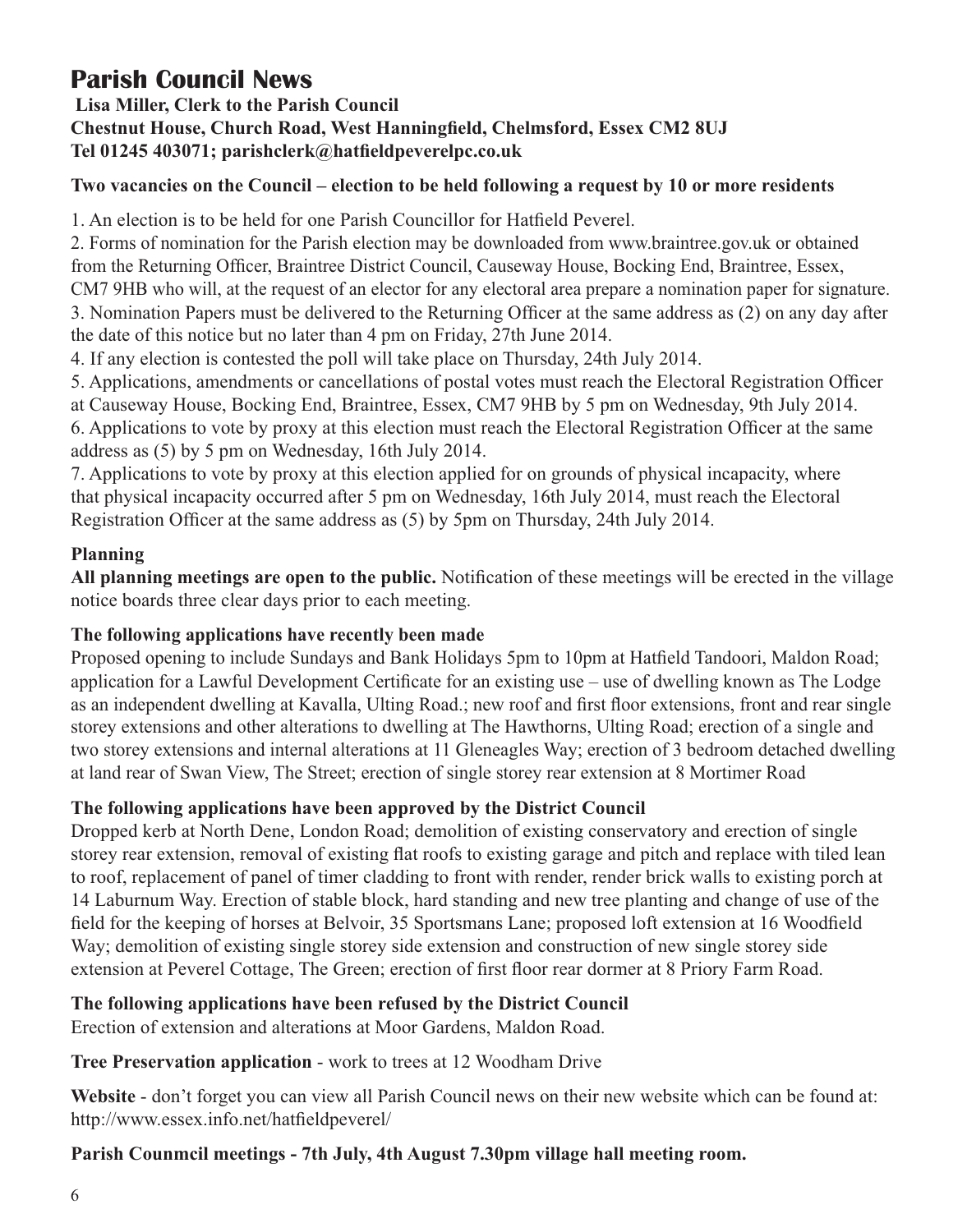### **A fine day for walkers Hatfield Peverel Walkers Graham Bushby**

Eighteen walkers, including<br>two energetic youngsters on half term break, set off from



the village hall on our monthly walk which took us via Nounsley and the still derelict Sportsmans pub down to the almost two foot deep Nounsley ford - normally dry at this time of year. We then struck out cross country beside the River Ter to Bumfords Lane, along and across the canal to Tofts Chase Little Baddow and returned via the rear of the new site allotments and the Scout HQ. A circular route of about 4½ miles in 2½ hours with no refreshment stop this time, although the weather was quite humid and made a pleasant change from the rains of late.

The next walk is on Thursday 26th June: new members wishing to join us are very welcome. **Please contact Graham on 380472 for information.**

### **Hatfield Peverel hosts meeting Peter Archer - Royal British Legion**

Recently the Hatfield Peverel<br>
Rand Boreham Branch of the RBL hosted a meeting for five other branches. The meeting, held at The Wheatsheaf, was well attended and gave the opportunity for the branches to give news on past events and forthcoming activities.



Highlight of the evening was the talk given by Clive McPherson, historian at the Maldon Combined Military Services museum, on how military items are received from the public. He spoke of items from Napoleonic timers to the First and Second World War conflicts. Researching the providence has shown how historically valuable these items are to the country. Each medal, documents and letters have proved to be of great benefit to the museum. A variety of questions were asked by the audience.

A vote of thanks was given to Clive for an informative and humorous talk.



### **Pram race circa 1950s/1960s**

The photograph<br>
The photograph<br>
Can to us from Dickie Dawson via Sheila<br>
The photograph<br>
Can to us from Dickie Dawson via Sheila<br>
The photograph<br>
Can to us from Dickie Dawson via Sheila<br>
The photograph<br>
Can to be the three you know who they are? The photograph came to us from Dickie Dawson via Sheila and Roy Peear, and a clue has got to be the three names on the pram - Sue, Carol and Helen.

The pram race was first run in the village around sixty/seventy years ago, a seven-mile route around the village and through Terling ford. Latterly it was reintroduced in the eighties as part of the village fair to raise funds towards the cost of a new village hall - a shorter route passing through our own ford at Nounsley.

Recently a reporter, looking at newly released footage from British Pathe news circa early 60s vintage, found an item on the pram race in Hatfield Peverel and contacted BBC Radio Essex. They, in turn, got in touch with the Parish Council.

Can you help? Were you living in the village at that time? Did you organise the early pram races or know someone who did? Did you take part?

We have several photographs taken during the 1980s which we hope to use in August - you may well recognise several faces, perhaps even your own. Get in touch by ringing 01245 381235 or email kenearney@hotmail.com

*A young girl who was blown out to sea on a set of inflatable teeth was rescued by a man on an inflatable lobster. A coastguard spokesman commented, 'this sort of thing is all too common' The Times*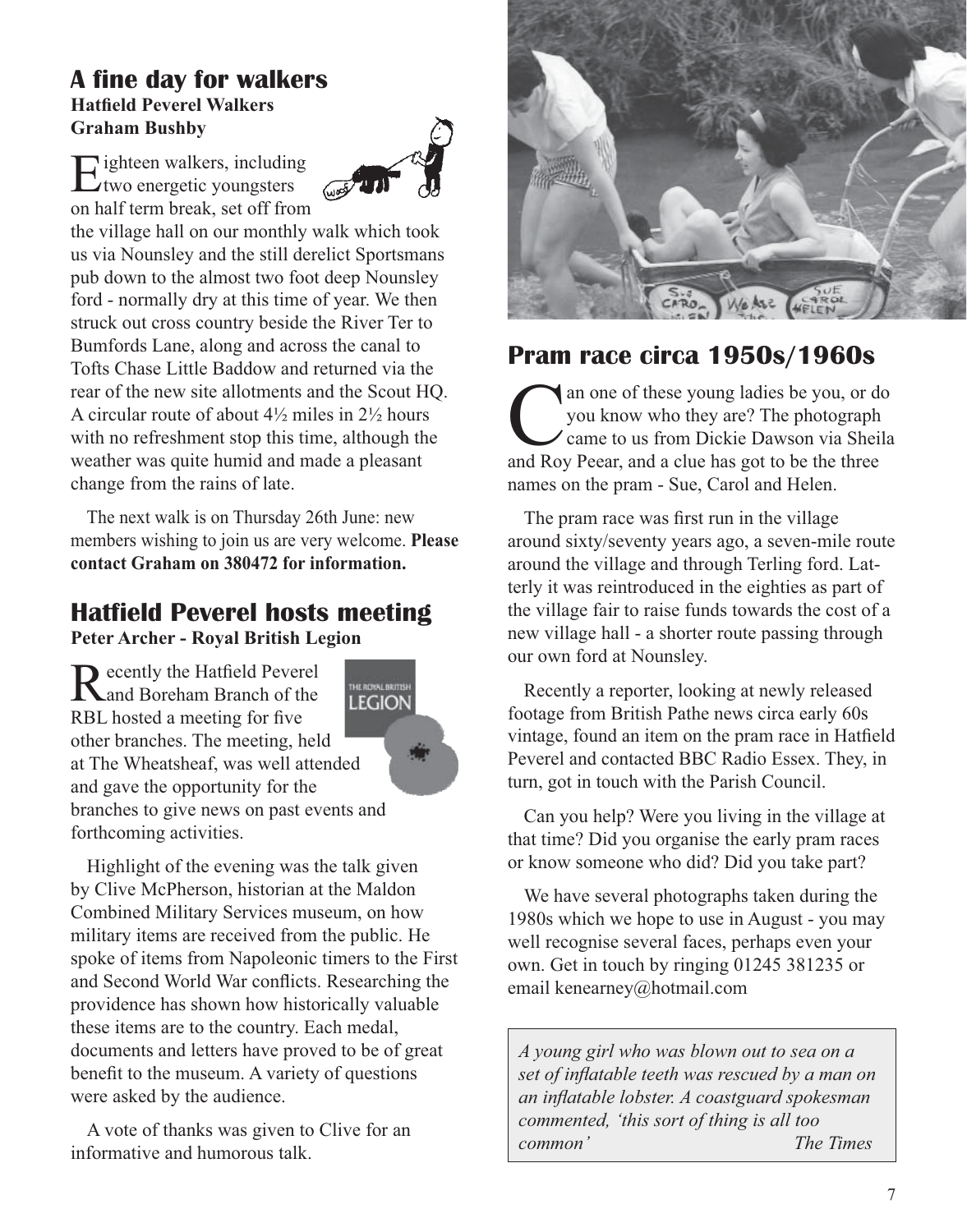### **News from St Andrews**

Just for a change, as I write it feels like spring has sprung. The trees are bright green, the bees and butterflies are gathering pollen and nectar and the vicarage seems infested with baby rabbits. There is actually a mel ust for a change, as I write it feels like spring has sprung. The trees are bright green, the bees and butterflies are gathering pollen and nectar and the vicarage seems infested with baby rabbits. There is to the garden next to the Church hall. The churchyard grass has taken off with a vengeance. They say in America one can hear maize growing;



I often feel I can hear the churchyard grass growing! Thank goodness for our churchyard team; they earn every biscuit and cup of tea twice over.

When you read this we will be past Pentecost and Trinity and in what we call 'ordinary time'. That means that we will be following St Matthew's Gospel as the church tries to grasp the significance of Jesus ministry in the light of the resurrection. It seems a long time ago since Holy Week and Easter. If the evidence of our morning services is anything to go by, Easter certainly seems to be gaining in popularity and rightly so: it is, after all the first Christian festival. All others come from this event.

| <b>Friday 6th June</b><br><b>Saturday 7th June</b>           | Quiet Garden at Crouchmans, Ulting Road, 2.30 to 4pm<br>Coffee morning in the Church hall, 10am                               |
|--------------------------------------------------------------|-------------------------------------------------------------------------------------------------------------------------------|
| <b>Sunday 8th June</b>                                       | All-Age Service and 'Pentecost Party' at the church and church hall.<br>10am for 10.15am. Refreshments afterwards.            |
| <b>Monday 9th June</b><br>Saturday 22nd and Sunday 23rd June | The newly formed Meditation Group meets at 5 Gardenfield at 6pm (ends 6.45pm).                                                |
| Saturday 12th July                                           | A special weekend at All Saints: Ulting, concluding with a celebratory service at<br>3pm on the Sunday<br>'Party in the Park' |
| <b>Sunday 13th July</b>                                      | 'Pet Service' an all-age event in the Vicarage garden, 10.15am.                                                               |

#### **Diary of events (a fuller diary may be found in the church Parish magazine)**

### **Stories behind our favourite hymns**

**Mother's Union**

ur May speaker was Mrs Pauline Briggs who gave us a most interesting talk about the stories behind some of our favourite hymns and, as she is an accomplished pianist, she also played some of the hymns so we could have a rousing 'sing-along!' It was very enjoyable.

Through the centuries hymns have been written to convey every kind of emotion, and to celebrate important occasions in our history. Every state ceremony usually has a special hymn or anthem composed for it - from weddings and thanksgivings to funerals etc. But many have come from deep in the heart of the composer who wanted to express hopes and feelings, and found that the best way was to write a poem which was then set to suitable music.

Some have been translated from another language. 'Now thank we all our God' to the tune Nun Danket was written in German by a Lutheran archbishop during the 30 Years War and translated by Katherine Winkworth in the 19th century. Many of our favourites come from that era. We love them because we are used to them and know their words and tunes. They are like old friends and we sing them to music from the church organ. However, hymns were being sung long before churches had organs. Many had a minstrel's gallery where a group of players would accompany singing on various instruments - fiddles, flutes, tambourines and bells etc.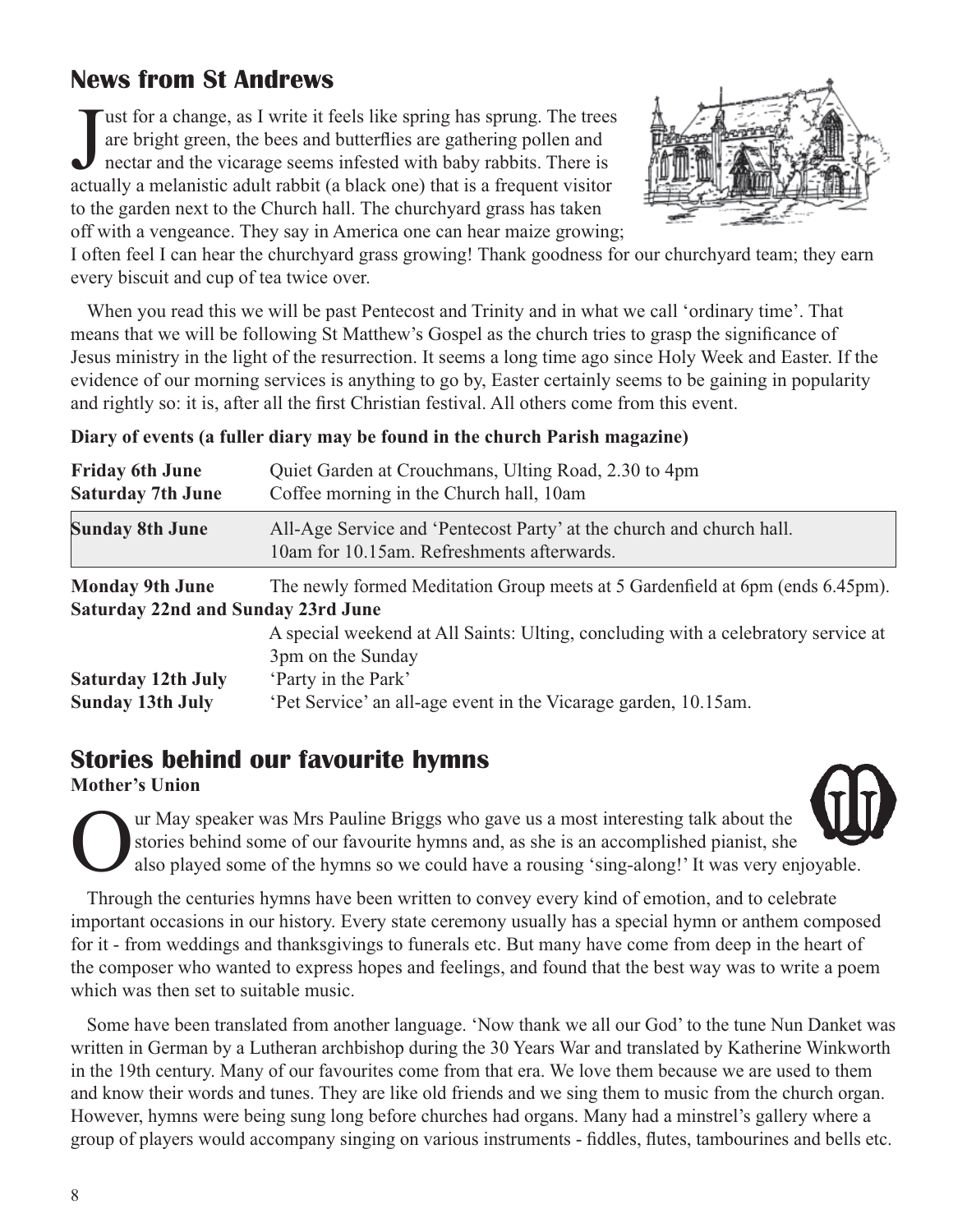Over the years hymns have evolved and changed format and some even sound better sung to a guitar, but modern or ancient, they still convey the same message of God's love and care for us. We can 'Tell out my Soul', to the 'Servant King' and 'All our hope on God is founded'. As darkness falls, we can sing 'The day thou gavest Lord is ended' - Queen Victoria chose this to be sung at her Diamond Jubilee in St Paul's Cathedral. The hymn refers to a wave of prayer that goes round the world whatever time of day or night.

We ended the meeting by praying for peace around the world so that all people may live their lives without fear, and thanked Pauline for a lovely afternoon. In June Jill Evans gave a talk entitled 'Be careful what you pray for'.

### **Methodist Church**

Our Easter worship preparation commenced<br>
on Palm Sunday when our Minister Rev<br>
Sue Lambert illustrated our service with<br>
the symbols of the Lenten period. She brought in on Palm Sunday when our Minister Rev Sue Lambert illustrated our service with the symbols of the Lenten period. She brought in an empty cross made from the bare branches of her Christmas tree which links the birth of Jesus to his death on the cross. This cross was then decorated with a piece of purple cloth which represents the suffering of Jesus. A branch from a palm tree reminds us of the triumphant journey that Jesus made on a donkey when he entered into Jerusalem and was cheered by the crowds. Next a bowl and towel which Jesus used to wash his disciples feet to show humility and a crown of thorns to signify the physical suffering to come was added to the cross. We received small palm crosses to take home to remind us of the sacrifice Jesus has made for all.

We joined our friends at Witham on Easter Sunday to celebrate. Traditionally the items around the cross are removed on Good Friday and we were all invited to add fresh flowers to the bare cross which eventually became covered with a mass of very beautiful flowers. At the end of the service this cross was paraded out of the Church into the street as we sang "Thine be the glory, risen and conquering Son"

The following Friday we again visited Witham Church to celebrate the first birthday of the Food Bank distribution centre there. We learnt how a small group of people in Witham decided they would try to organise a food bank, advertised the meeting to other local Churches and were astounded by the number of volunteers who came forward to help. Links with other organisations were then forged, training given to the helpers

and the doors were opened to the first users. A representative from Homestart, which helps young families through difficult times, expressed her joy that this new venture had been started as she had been aware of the desperate need of some of her clients. A volunteer told us her family had been through financial troubles when one partner had became redundant and how she can understand the issues faced by people today in similar situations. We saw an example of a three day supply given to a family and heard about the relief felt, and the joy expressed if the package includes a little treat for a child, such as a bar of chocolate. Our Church continues to collect tins and packages for this charity and is grateful for all contributions received.

Finally we have celebrated with Win and Albert their 70th wedding anniversary. They married in May 1944 when Albert was permitted to return to Hatfield Peverel from his Scottish air base for the occasion. There was no time for a honeymoon. After the war Albert returned from Germany to our village and they have lived here happily ever since. Congratulations to them both.

Our Church celebrated its 139th anniversary at the end of May with a service led by Rev Peter Cutmore, followed by lunch.

#### **Regular events**

**Every Sunday** - 11am Morning Service - Everyone welcome **Every Thursday** 10am - 12 noon - Open Door - Come and join us for tea/coffee and friendly chat **2nd Saturday in month** 10am - 12 noon - Coffee morning and cake stall **1st Monday in month** 7.30pm House Group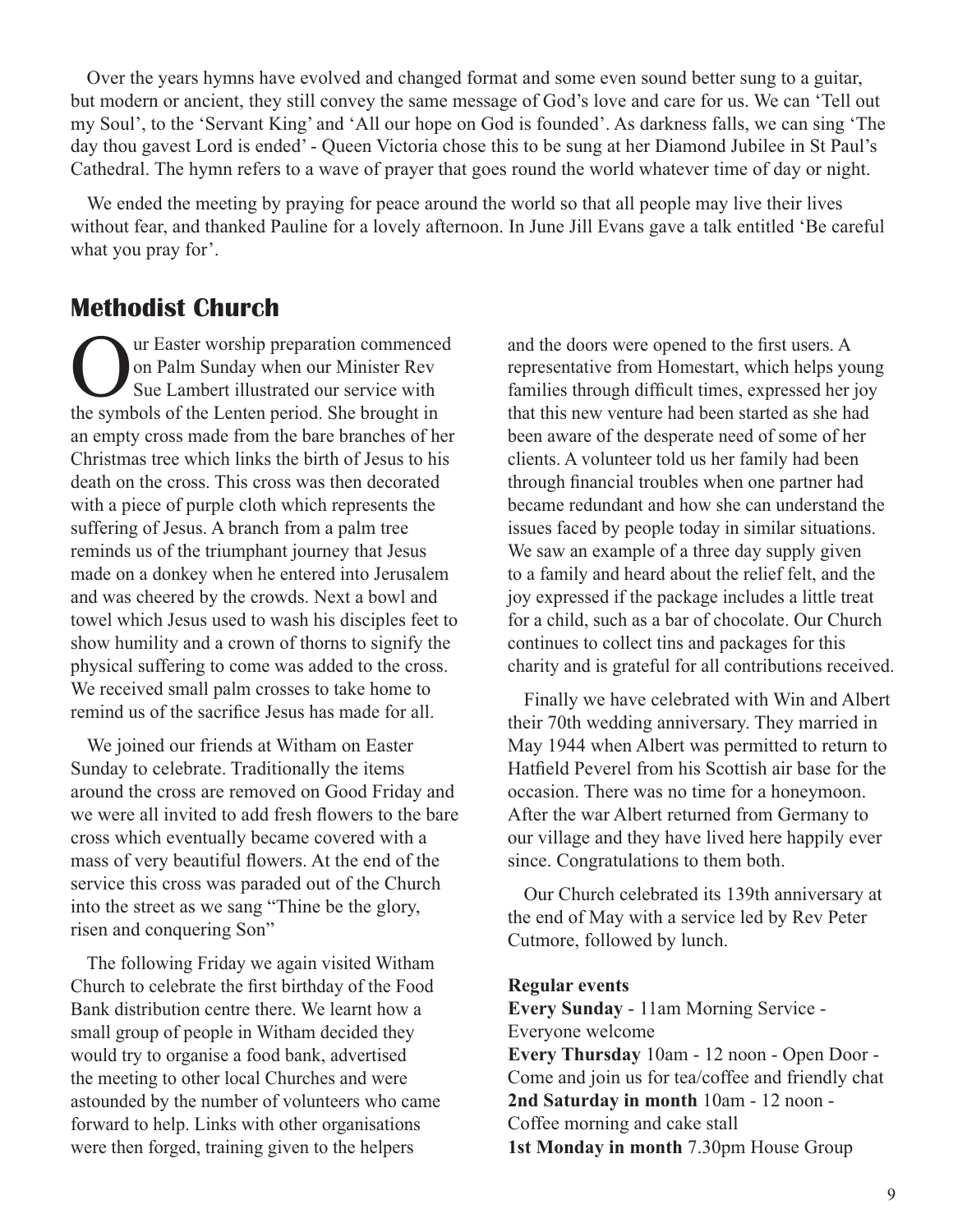### **A touch of Meet the Midwife in Hackney**

#### **June Wright retired from our surgery in April: after forty years she had been a mainstay of the practice, a friendly face to reassure and comfort worried patients in anxious situations.**

Following her training, from 1959 June was a theatre sister in Chelmsford and Essex Hospital for three years before taking up a children's nurse training course with Evalina Hospital attached to Guys in London. She completed parts 1 and 2 of a midwifery course and remembers one of her 'ladies' expecting her second child but with no baby clothes but a large television in the corner of the room. June's claim to fame was not to pedal the streets of London to deliver babies on a permanent basis!

Back in Chelmsford working as theatre sister in St Johns she was on her rounds one day when Dr Sidney Emerick, unannounced, came to see her to offer her the post of practice nurse in Hatfield Peverel following the retirement of his assistant. 'Don't worry about working out your notice' he said. 'I'll sort that out'!

In 1973 life in Sunbury House in Maldon Road , once Laurence's electrical shop and now Dr Emerick's surgery, was different in the extreme. June remembers the appointment system - a big box on the corner of her desk - and the consulting room off the waiting room where the doctor's booming voice meant that everyone knew your ailments. One morning she came into work to find the doctor in his wellies: the rain had got in through the roof during the night - but it was business as usual.

Plans for the new surgery as we know it were going ahead. Before Sunbury House there had been a surgery in Springfield House, on the site where Hadfelda Square stands. Now was the time to expand and with the number of patients increasing and new doctors joining the staff more space was needed. In 1993 the surgery moved to the Boreham practice returning to Hatfield Peverel the following year

Sidney House re-opened in 1993, - the official opening was five months later - a state of the art surgery, light and airy with all mod cons including computers where patient's records could be called up instantly and doctors' prescriptions, the scrawl always impossible to read, were printed out in double quick time. From reception and general nursing duties to summarising patients' records, gradually June cut her hours down so leaving did not come as such shock. She enjoyed her time being part of a team, seeing the children from generation to generation mature and grow but will miss the patients, taking care of them, listening to their problems.

Her 'spare time' will soon evaporate, she has husband Keith and a young grandaughter to spend time with - and its good to enjoy village life without targets to meet!

**When June joined in 1973 patient numbers were around 875: in March 2014 they were 6040.**

### **It's good to talk**

Would you like someone to come and have a chat with you in your home on a regular basis, or keep in touch by telephone?

The Home Visiting team is a group of mainly ladies who like to talk. Its amazing the topics that are covered in our chats - ancient and modern - from the good, or bad old days, and 'what is the world coming to'. You don't have to reach a conclusion but you have a great time getting there.

If you are interested, we will be delighted to contact you. Ring Mary on 380566 if you would like to join us or if you would like more information.

### **Time to trim the hedges bordering the pavements**

It's that time of year when everything is growing like mad and some hedges and bushes which border street pavements grow out into the pavement making life difficult for pedestrians.

If you have any which do this, please get out at the weekend and take a look, then if necessary cut them back, but do dispose of your cuttings responsibly.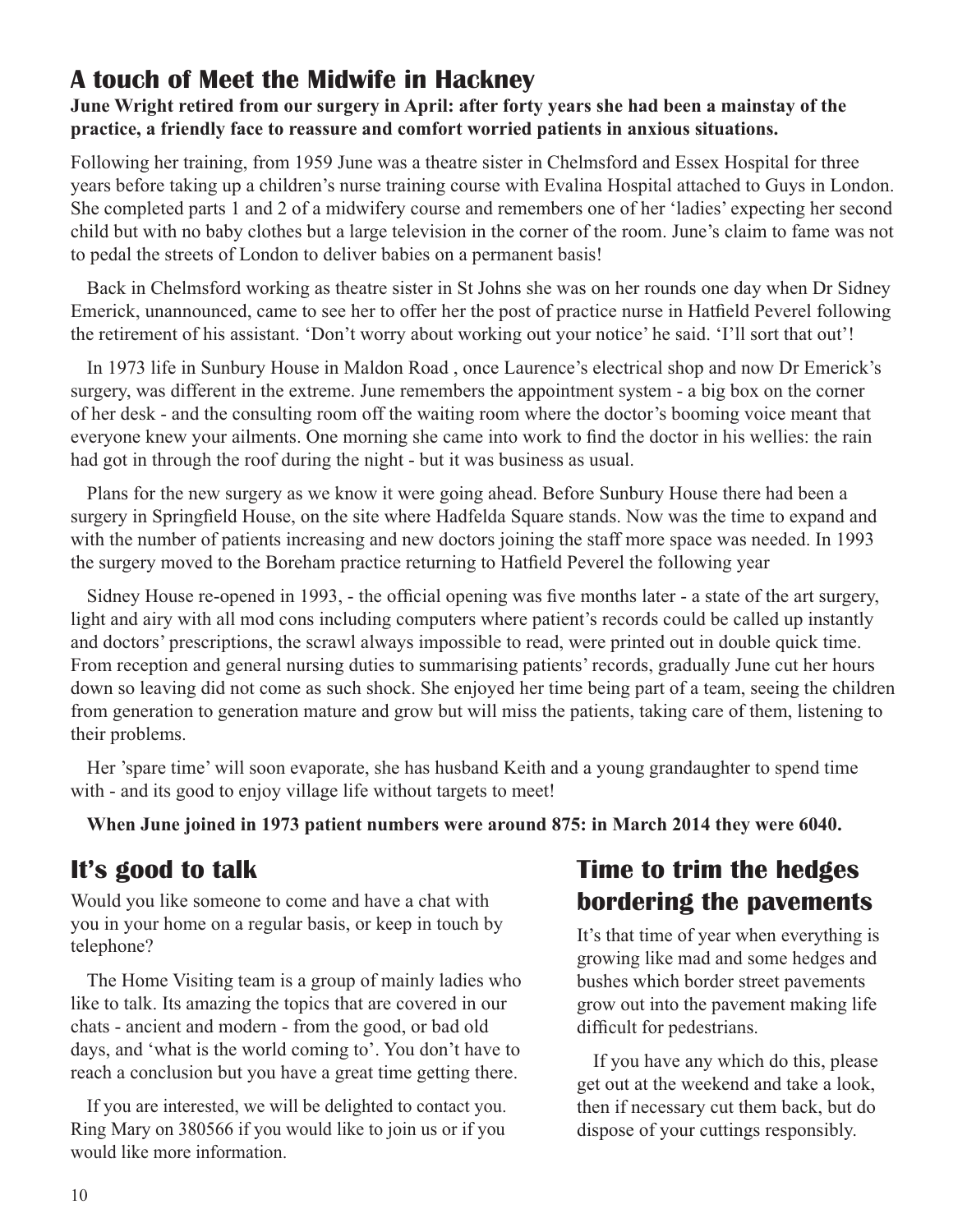

*Thank you to Ralph Spooner for this 1932 photograph of the new Co-operative store being built on The Green. Young Ralph is standing next to his father George, a bricklayer on the site by day, a baker by night*

### **Enjoyable get together for lunch Chris Marks - Hadfelda WI**



adfelda WI ladies met at Olivers Restaurant in May and had a very enjoyable get together over lunch. After our meal there was plenty of time to walk around the nursery and look at, if not buy, some plants.

At the May meeting had Amanda Southerland showed us her costume designs and accessories - what a bubbly and enthusiastic person she is! She started designing and making jewellery at school and even sold it to her teachers. After several design courses on fashion and tailoring and working hard even during her holidays she won Student Award of the Year and went to the Royal Opera House as a buyer for the wardrobe. She then worked on Jesus Christ Superstar and with Julie Andrews but missed the creative side of designing.

She designed her own wedding dress, bridesmaids' dresses and made them all including their headdresses - and then got lots of orders from other people. Some of the headdresses she had brought along to show us including one made with plastic bottles! They all looked fabulous. She also had some jewellery made from tin cans - now that's recycling!

Previously the April meeting was also our annual one and we had Kay Lodge to help sort out our new committee - and as it was St. George's Day we had good old fish and chips for supper with lots of red and white flags on the tables.

**Our meeting on 25th June is an open one** when anyone can come to listen to Margaret Joslin talk about Hatfield Peverel past and present. The competition letter will be 'C'. In July Wendy Hibbert's talk will be on Hylands House, Writtle and in August Kenneth Lodge's subject is All the Worlds a Stage. We meet in the village hall on the fourth Wednesday of the month at 7.45pm. You would be most welcome.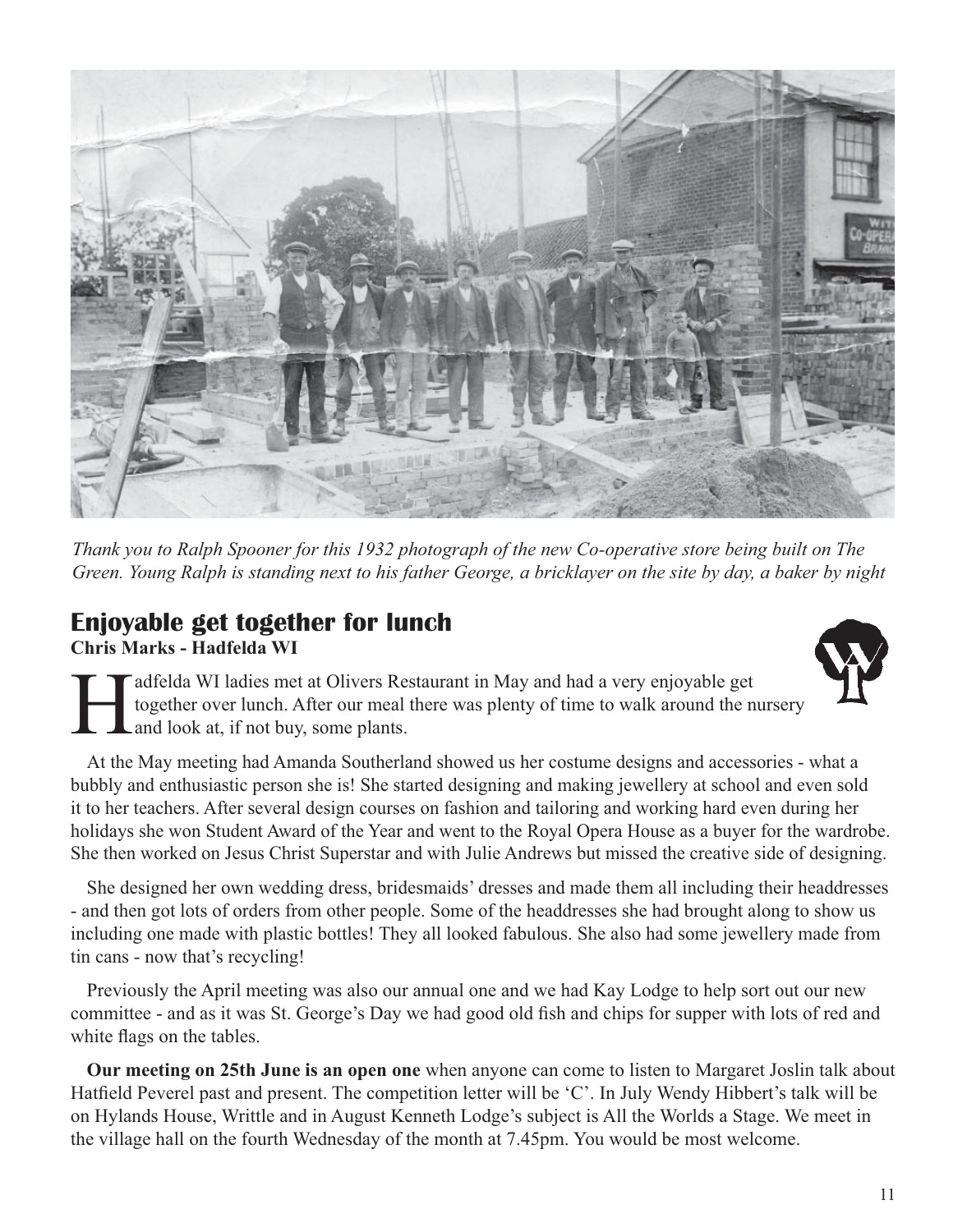### **Not more scams I hear you say! - read this, keep you and your money safe**

**A letter sent to people across Essex claiming they have won a 'postcode lottery' is a scam.**

#### **What to look out for**

\* The letter claims to be from The Euromillions International Postcode Lottery, sent from Brussels, directly from the 'desk of the Vice President'.

\* It is written in very poor English, naming the FIFA World Cup, Glasgow Commonwealth Games and National Lottery as supporters - all fabricated.

\* The letter tells people they have won thousands, asks them to call a claim line and send a form back to claim the prize.

\* The scam has been around for many years but has reappeared over the last few weeks around the county. 'Some people fall victim to this scam' says .Crime Prevention Tactical Advisor Graham Anthony.

**Remember - never give out your personal information, especially account details, PIN numbers and signatures to strangers. If you haven't entered the lottery, how can you win?**

### **Fraudsters want your bank card and PIN**

Reported on page 7 of the April edition, this is a continuing concern. The scammers use a technique which exploits the fact that your connection to the last caller remains live for about 2 minutes after you have ended the call. They are very convincing. Even savvy 'should have known better' people have been fooled.

**Don't be fooled.** With any suspicious call, end it immediately, **wait at least five minutes**, then verify the caller using an independently-checked telephone number where possible, using a different phone line or mobile. Where a second phone line is not available, try calling a friend on the line first. The fraudster will find it difficult to impersonate a voice that is known to you.

NEVER hand over bank card, PIN, card details or Online/Telephone banking log-in credentials.

But, PLEASE NOTE: The bank may genuinely call you for fraud prevention purposes to verify whether a transaction is genuine. It will NEVER ask to collect your card, or your PIN number, card details or Online/Telephone banking log-in credentials.

### **Next on the list of villains**

**Rogue traders are targeting residents** in this area into having household repairs or household maintenance work carried out. This work is often unnecessary or may be offered at a bargain price which will escalate as the work is undertaken.

\* they will try to frighten residents into having work carried out - your chimney is dangerous, your roof tiles are loose, that tree needs cutting back.

\* they may start by carrying out small low cost jobs before moving on to larger projects asking for money at regular intervals, in the form of cheques and cash.

\* they use methods to rip off their victims from befriending the householder or using threats to obtain money.

#### **Help us to stop this trading activity by not agreeing to work on your property via doorstep traders, and by keeping an eye on elderly or vulnerable residents living in your street or your neighbourhood.**

If you are thinking of having work carried out to your home use a Buy with Confidence trader, approved by Trading Standards. Call 08454 040506 for the name of the three nearest traders to your address or use the www.buywithconfidence.gov.uk website. Passing information to Crimestoppers anonymously can stop a vulnerable neighbour from losing their life savings. Your call is not recorded or traced. Call Crimestoppers on 0800 555 111 to report suspicious activity.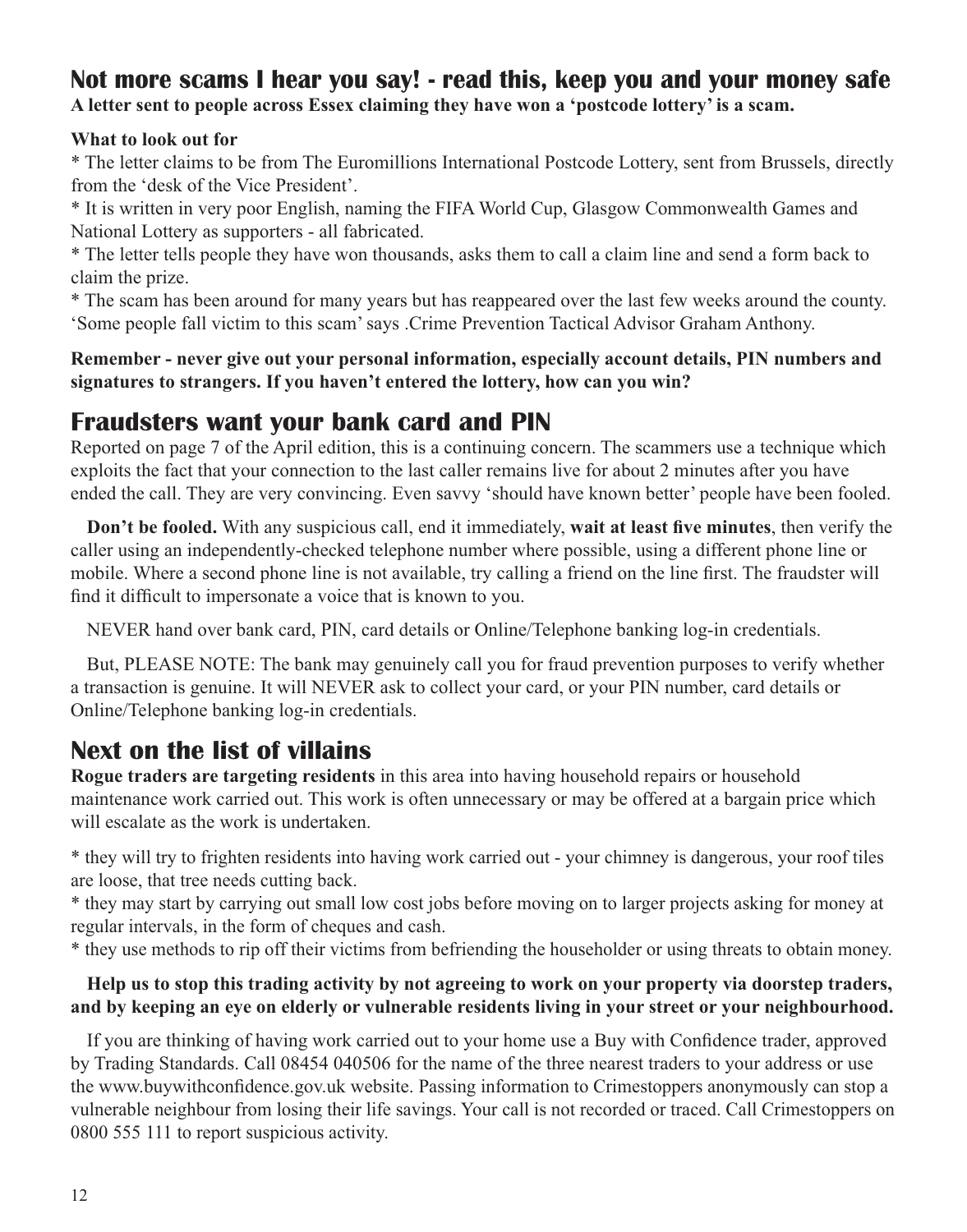

# **A life on the rolling**

### **waves...**

 *Year 1 Infant School childre have been talking about pirates and what they get up to while year 2 has travelled from pole to pole, the Arctic to the Antarctic*





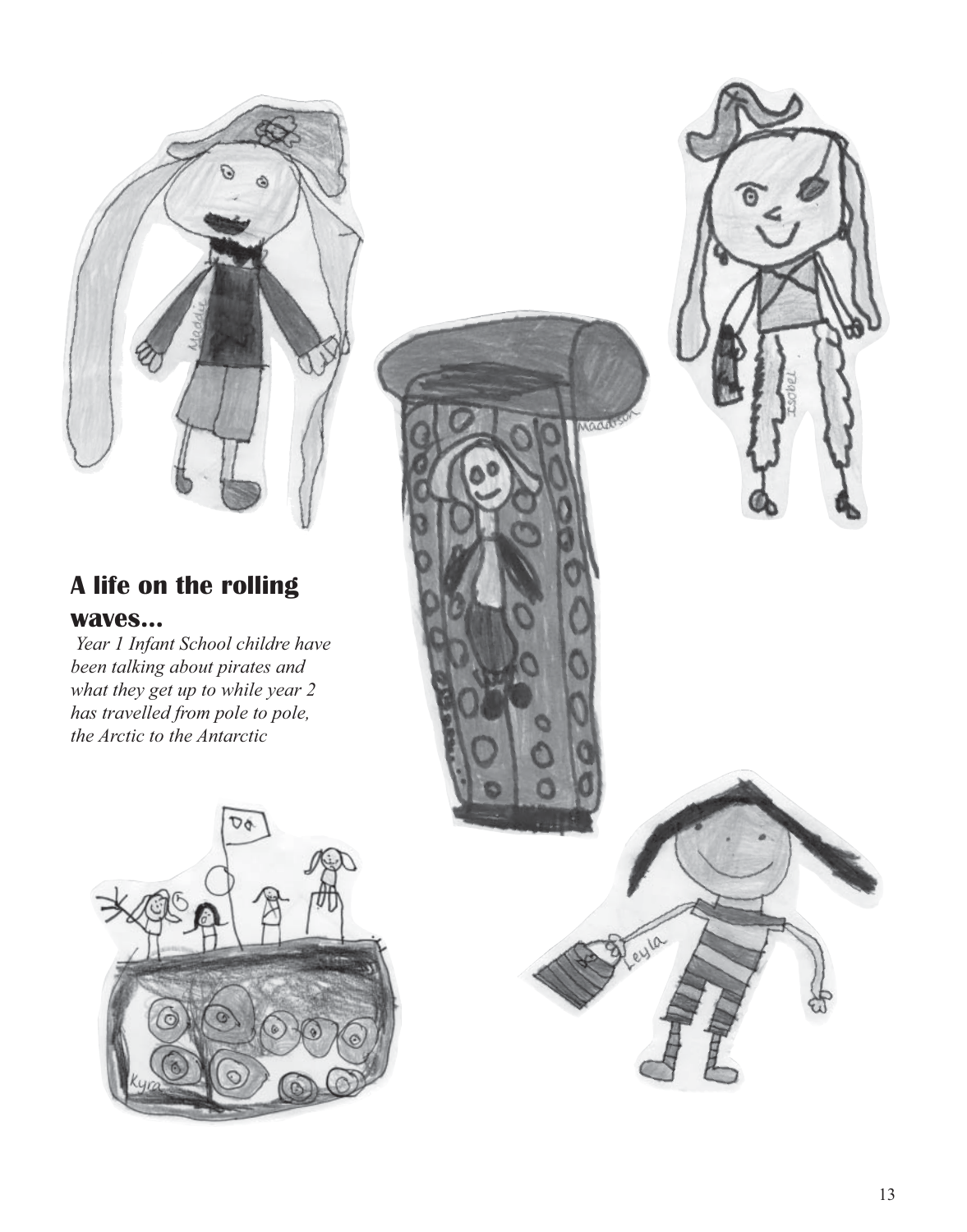

#### **Look forward to summer, Winter is over! Bowling Club - Rita Thomson, Club Captain (380038) www.hatfieldpeverelbowling.org**

The winter season is over: the last games were played on 25th April against Wickford and West Hanningfield and we won both! The club finals saw John Franklin win over Rita Thomson for the Peter Brazier Cup, and in the pairs Chrissie Harris and Derek Wallis beat Denise Brazier and Ron Jarvis. The outside green opened on 28th April. The first friendly was on the 15th May, away to Silver End. At the presentation dinner on 3rd

May forty trophies were presented to winners and runners-up in all fourteen competitions.

Denise Brazier held a charity night for Helen Rollason and we had a great evening when over £212 was raised. On Good Friday we held the Easter ladies versus gents annual competition - the gentlemen won again but the ladies were given an Easter egg each!.

Hatfield A league team has won promotion to Division 3, a great achievement as we came up from Division 5 last year. Well done, everyone!

### **Players wanted for Hatfield Peverel Football Club**

### **Terry Lingley (terry.lingley@mandg.co.uk)**

Players of various ages are wanted for Hatfield Peverel FC for the 2014-2015 season. We are an FA charter standard club, playing our home games at Wickham Bishops Road. We have a brand new state of the art clubhouse and a very friendly atmosphere. We run teams starting from Reception year in school, through to adult football, working with CRB checked and FA qualified coaches.

We are currently seeking players for the following teams:

**Hatfield Peverel Hawks Under 9s** Please contact Stuart Potter on 07767 739516 or stuart.potter@mclarengroup.com **Hatfield Peverel Under 13's** Please contact Graham Hirst on 07779 774867

### **Witham 41 Club**

### **- new members wanted**

 $\sum$  *T*itham 41 club (an association of ex Round Tablers) is interested to try to increase membership. The Witham club decided it is no longer a prerequisite that you have to have been in Round Table to be a member but should be prepared to help Round Table if possible at their events such as the Witham fireworks, Carnival and Christmas food collection. Males over 45 are eligible and the annual fee is just £20. We meet once every month at various local locations and in addition attend beer festivals and hold other social events such as barbecues and parties for members and their partners.

If interested and want to know more please contact Rob Matthews on armat1950@sky.com

### **And now for something completely different**

The Essex Wildlife Trust is holding a **National Moth Night** (setting the traps) at Fingringhoe on **Friday 4th July 9 - 10pm.** Donation £2 adults, £1 children. No need to book for either event. But it is weather dependent.

**On Saturday 5th July** you will be able

to see the moths caught the previous night. Last year there were some huge ones, pink ones and rare ones. Donation as above. Phone 01206 729678.

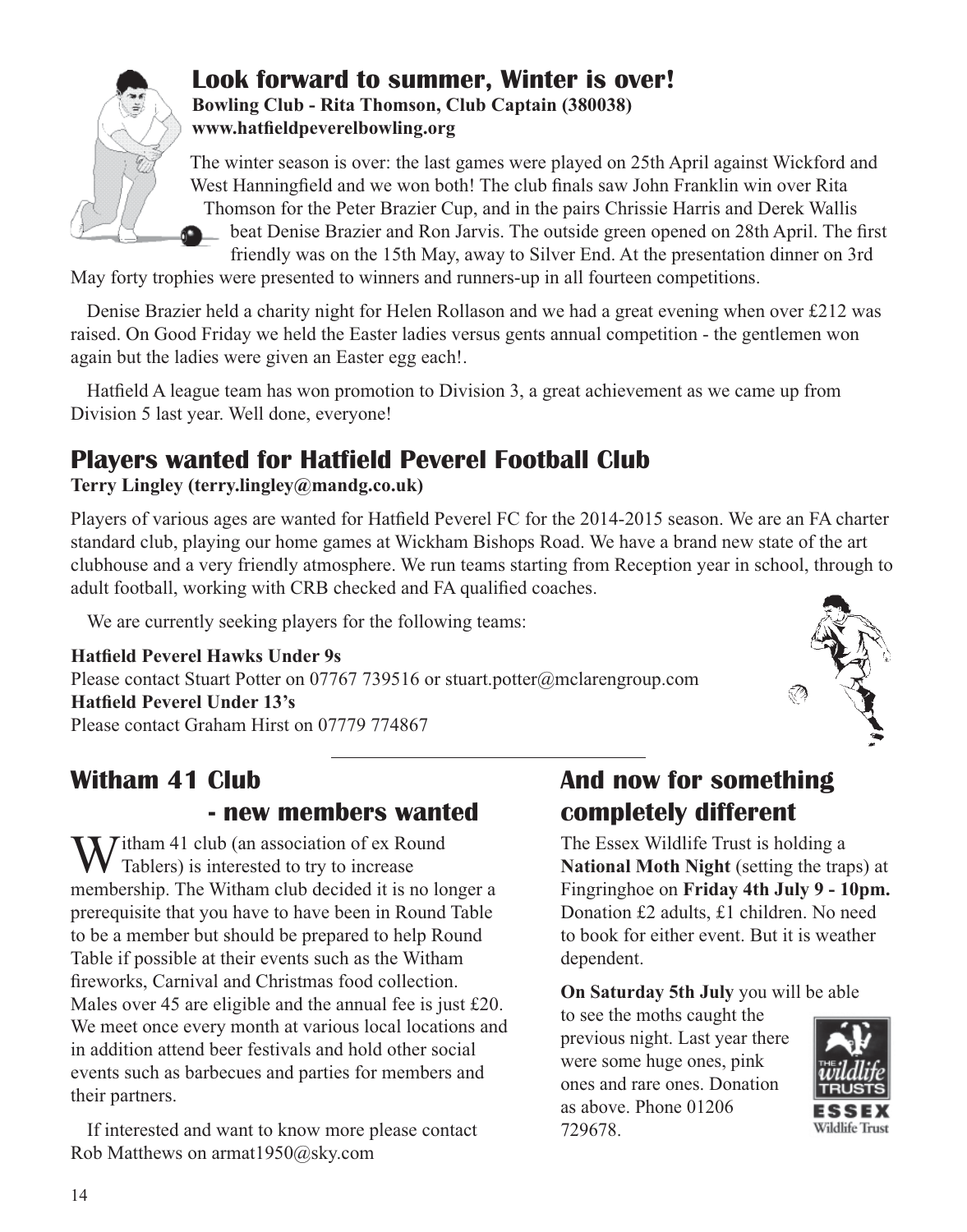### **1st Hatfield Peverel Scout Group (For boys & girls 6-18 yrs)**

### **Group Secretary: Suzanne Evans**

### **HQ news**

As you will have seen from the photograph on the front cover of the last Review, phase 1 of our HQ refurbishment program is now complete and we have a beautiful new kitchen, new toilets (male, female and disabled) and a brand new boiler, to keep us warm during the winter months. This of course means that, finally, the Scout & Guide Groups have a bright, fresh and up-to-date venue for their meetings.

Obviously, the HQ is primarily for the use of the Scouts & Guides, however, we would love to share our new facilities with the community, and welcome enquiries for family celebrations, children's birthday parties and other functions. **For HQ bookings and enquiries, please contact our Chairman, Chris Phillips, on phillips. chris@btinternet.com or 07850-024 578.**

We would like to thank everyone who has contributed, in any way, to make the transformation of our headquarters possible.

#### **Other news**

Two of our members were honoured at Windsor Castle recently, please refer to back page for a full report by Jo Jarvis.

### **Fund-raising**

### **www.easyfundraising.org.uk/causes/1sthpsg**

Everyone who shops on-line can help us with our fund-raising by using this Easy Fund-raising



website. Just shop via the site and a percentage of whatever you spend is donated to our Scout Group at no cost to you.

#### **Paper collection - first Saturday of each month** To raise funds, the

Scout Group carries out a monthly paper collection. Please leave your



newspapers, cardboard and cereal boxes etc by 9am on the first Saturday of the month. To those who kindly drop off their own newspapers and cardboard, please be aware that, due to repeated vandalism, the skip is locked between the hours of 5pm and 8am. Thank you for your support.

### **Useful Contacts**

**Group Chairman/HQ Bookings**: Chris Phillips, 07850 024578, phillips.chris@btinternet.com **Group Scout Leader**: Nick Nicholas, 07841 597977, darrennicholas@btinternet.com **Group Administrator** (membership enquiries): Michelle Spicer, hpscoutgroup@gmail.com **Newspaper Collection Co-ordinator**: Jonathan Dormon, 01245 382981, jonathan. dormon@btinternet.com **Group Secretary:** Suzanne Evans, 01245

382397, boons\_calibre\_travel@lineone.net

### **Meeting times**

Beavers, Monday 4pm-5.15pm Cubs, Friday 6.45pm-8.15pm Scouts, Wednesday 7.30pm-9pm Explorers, Thursday 7.30pm onwards SASU (adults only), first Friday in the month 8.30pm onwards (Jo Oldfield, Tel: 01245 381756)

*Above, Charlie Marshall receiving his Silver Award, the highest award in Cubs, and left, David Evans, Alexander Strong, Rowan Davies and Brandon Barber being welcomed into Scouts by leaders Tony and Julie.*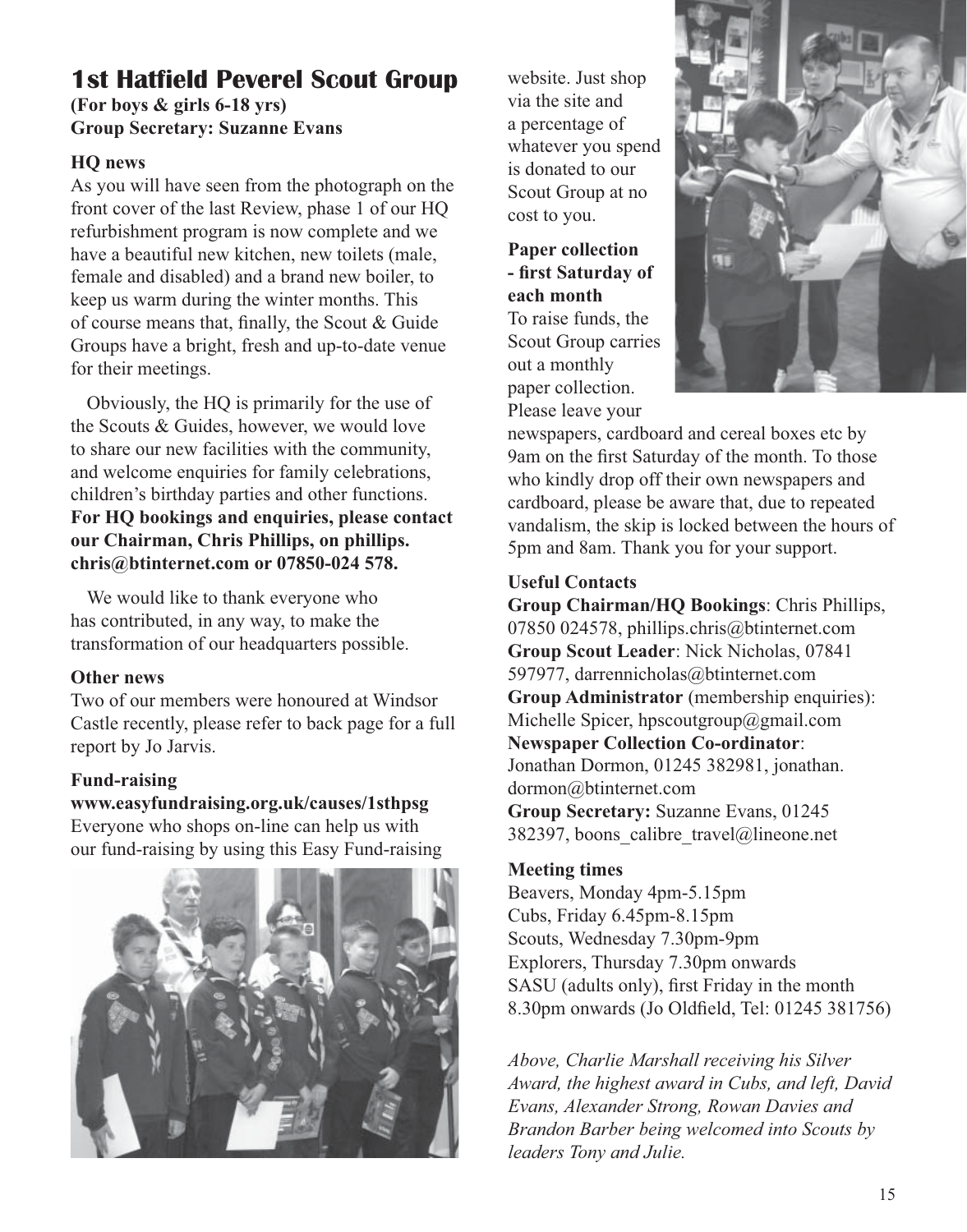### **'Blooming Great Tea Party' for Marie Curie Cancer Care**



Come and join us on Wednesday<br>
2nd July between 2pm and 4pm for the 4th annual Tea Party to raise funds for Marie Curie Cancer Care. **Look forward to seeing you at 35 New Road, Hatfield Peverel.**

Last year was an outstanding success raising a total of £430. Tea and cakes, raffle and bring and buy stall. **For more information contact Wendy Doe 01245 381276**

### **Party in the Park Saturday 12th July Chairman Gary Cockrill (01245 697263)**

Summer is just about upon us but the<br>promised heat wave is yet to be seen<br>may not be able to depend on the we<br>forecast but it never seems to stop the grea promised heat wave is yet to be seen! We may not be able to depend on the weather forecast but it never seems to stop the great British calendar of summer events. From Ascot hats to strawberries at Wimbledon; from the Open golf to a test at Lord's, everything seems to press on regardless.

**Party in the Park** may not quite be so prominent but it is steadily becoming perennial. Year upon year the attractions grow. We are now at the stage where the programme is coming together so read on for a potential sneak preview.

The official opening is at 3 pm (Who is opening for us?) but by this time the climbing wall will be up, the inflatable slide will be down and kids on the bouncy castle going up and down. Other family attractions get going with Warescot Farm at around 4 pm. We already know about the pony rides and sheep walking but how about some animal handling which may include any of the following: owl, pygmy hedgehog, royal pythons, leopard geckos, rabbit, guinea-pig, chicks and ducklings, chickens and ducks!

If you have never tried a boot camp but would like to do so you can have your chance from 4.30pm onwards.



*We didn't win the big one but were finalists in this years Essex Life Community Magazine awards (there were forty entrants in all). Thank you everyone, without your input there wouldn't be a Review (Jackie and Ken)*

On the main stage live music will be under way with Cobwebs from 5 pm. If you are all getting a bit hungry and thirsty the Girl Guides will be providing a barbecue throughout the event with Helen Rollason serving up teas and coffees in the village hall.

For something a little stronger the bar will be open and you may like to take something home from New Hall Vineyard. If that is not everything covered then cocktails will also be available. The raffle will be called at 6:30pm with plenty of good stuff on offer including a turkey from Kelly Bronze.

From 7:30 pm the live music kicks in with Ian Jordan followed later by Loaded Dice until the finish at 11pm.

If there is anyone I have failed to mention my apologies in advance, but there are still some stalls, attractions, clubs, societies and churches to be confirmed - haven't heard from these yet.

We can't be certain of the weather but what we can pretty much guarantee is that there will be something for everyone.

Hope to see you on Saturday 12th July at the Strutt Memorial ground from 3-11 pm.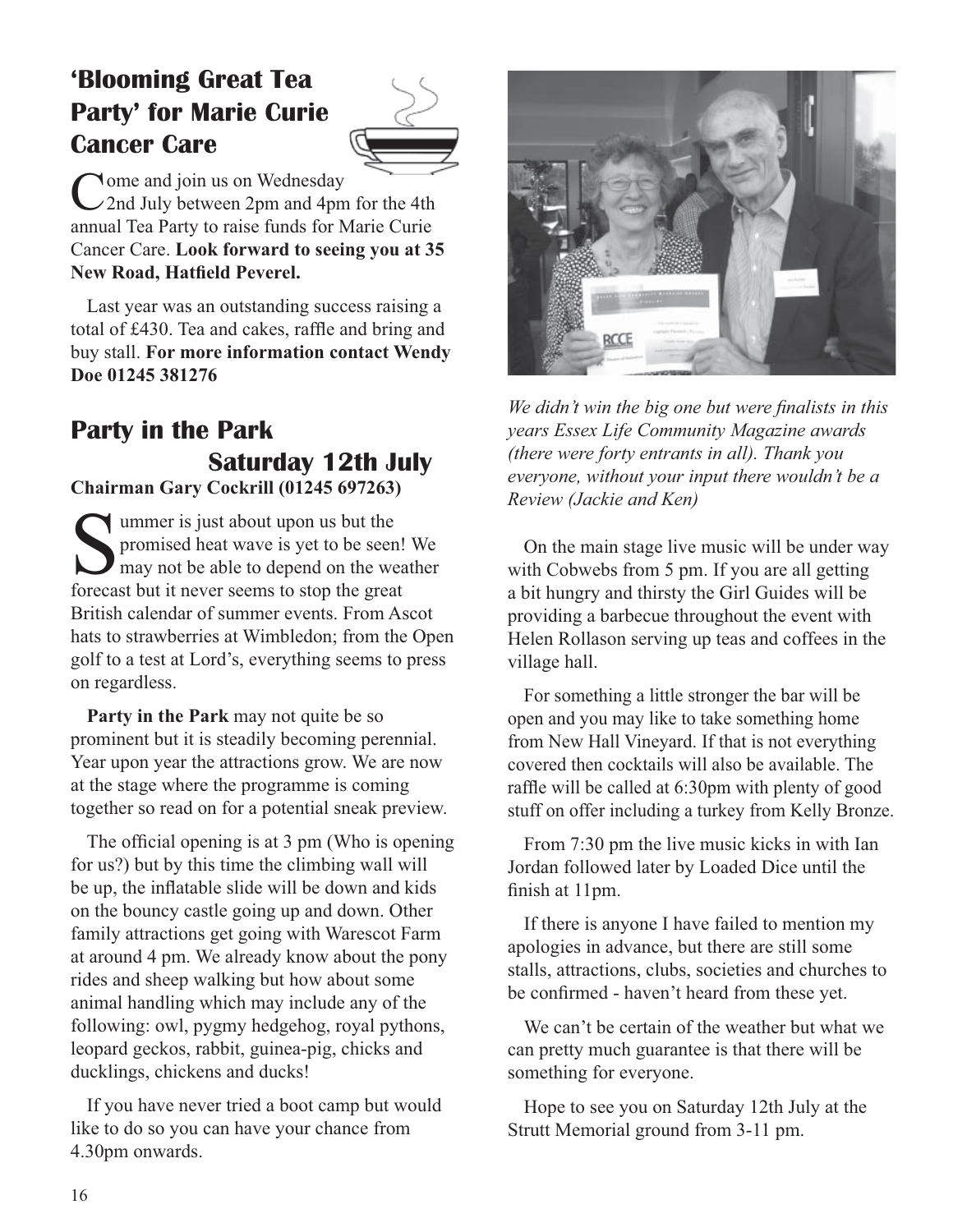### **We've been together now for seventy years....**

I thappened in May but I am surall their friends, relations and<br>neighbours won't mind sending<br>again their love and best wishes to t happened in May but I am sure all their friends, relations and neighbours won't mind sending Winifred (90) and Albert Valentine (93) who recently celebrated their platinum anniversary, seventy years together - and in Hatfield Peverel.

On their first meeting Albert's words to Win were 'did you know war has been declared'. She said 'no', he walked her home, and five years



after that meeting they married in the village on 20th May 1944. Albert was in the RAF and had to get two days special permission to travel home. Their recipe for a long and happy marriage is give and take, share everything and only argue occasionally: Win is the boss indoors, Albert runs the garden.

When war broke out Albert volunteered for duty and was posted to Scotland with the RAF to drive ambulances, helping civilians and frontline soldiers. Later he helped evacuate concentration camps in Germany and was affected by some of the sights he saw. While Albert was away, Win was based at Crompton's lighting factory in Chemsford making aircraft parts.

After the war and both living round the corner from each other, they saved up and bought a house in Station Road, where they live today, and where they had their two girls, Pauline and Linda, 'our happiest moments in the house' remembers Win. Albert worked for Cleave's bakery in the village, delivering bread and cakes, and when Louie Cleave retired he gave the bakery to Albert and the couple ran the shop for sixteen years until Albert retired. These were the days of early rising, a habit they have kept to this day! He has never been out of work, never smoked or drunk, and stays active - he gets great enjoyment from.a day in the garden. Both he and Win eat and drink well - they put their great ages down to plenty of fruit and vegetables.

They decided against a celebration, instead they had a visit from Albert's brother Fred and his wife Mary - who have been married 67 years - and from their daughter Pauline and her husband David Carter who have been married 47 years. That's a lot of years to be reckoned with. May you have many more.

### **Letter spot**

#### **Disappearing wildlife**

It's good to get your letters - Anne Adamson writes regarding disappearing wildlife in the village.

'*Anyone know what has happened to the wildlife in Hatfield Peverel? I refer to the killing of the majority of rabbits in Stonepath fields and the meadows behind the William B. This coincides with the 'keep out' signs that have appeared recently. Any connection?*

If you were to venture too far off the path, you will be faced with skinned, decapitated and mutilated *rabbits. Have these rabbits been gassed or poisoned? No sign of gunshot wounds.*

*If anyone can throw some light on this matter, I would be very interested to know what has happened.*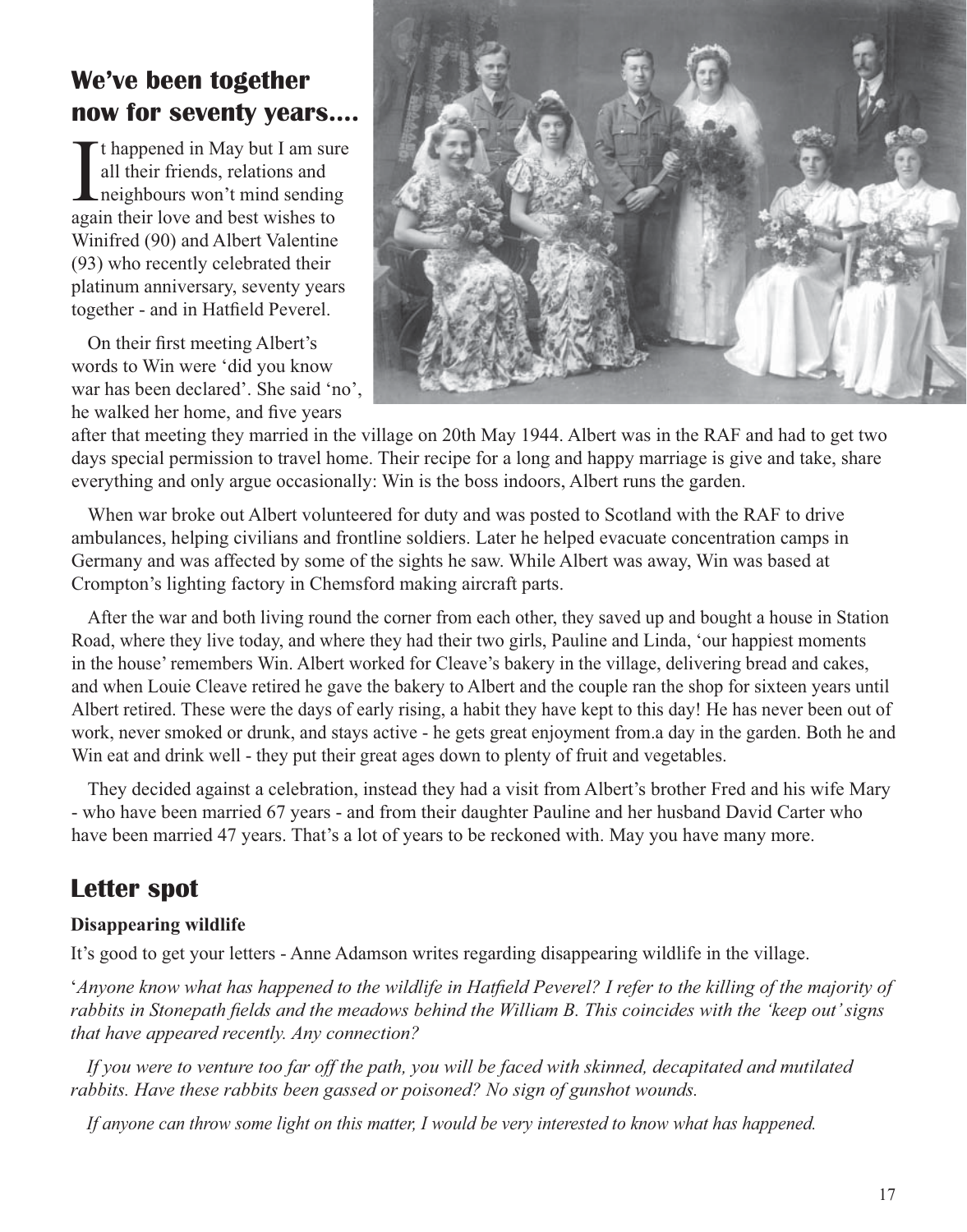### **Who do I call if there is a power cut?**

**UK Power Networks owns and maintains electricity cables and lines across London, the South East and East of England, making sure your lights stay on.**

#### **What causes power cuts?**

**Bad weather** when severe winds cause damage to overhead power lines or wind-borne debris and trees fall on power lines pulling them down; **Water** if it gets underground and into the cables **People** working near overhead lines/digging underground which can result in damage to electricity cables.

#### **What we do to mitigate this**

We work hard to prevent power cuts. Overall, each year we spend about £600 million to maintain and replace power lines ensuring the electricity network remains reliable. Unfortunately, despite our efforts, accidents happen. **If you experience a loss of power supply, you can contact us in the following ways**:

#### **Vulnerable customers - is this you?**

During a power cut some people may need extra support**. If we know where you are, we can help.** We hold a list - called Priority Services Register - of thousands of customers who would feel particularly vulnerable during a power cut and we provide them with extra support if needed.

#### **Who can apply?**

Customers who are dependent on medical equipment; are chronically sick, have a disability; are blind, visually impaired or deaf; have young babies; nursing or residential homes and elderly customers.

**We will consider other cases if you think you would feel particularly vulnerable during a power cut.**

#### **What we can do**

**We can't get your power back on more quickly (although we will try our hardest) but we can:** \* Call you if we expect bad weather in your area that could result in a power cut and offer useful

advice on how to prepare

\* Offer you a special priority phone number that you can call if you have a power cut

\* Provide with a generator where necessary or book you into a hotel

\* Keep you updated during a power cut, either by sending you text messages or calling you

\* With your agreement, we can ask the British Red Cross to visit your home for extra help and support

#### **How to apply**

If you or someone you know, meets our criteria above and lives in London, the South East of England or the East of England then please apply by either:

\* Emailing psr@ukpowernetworks.co.uk

\* Writing to Customer Relations team, UK Power Networks, Fore Hamlet, Ipswich, IP3 8AA

\* Applying online here: www.ukpowernetworks. co.uk/priority

**Please help us spread the word about the Priority Service Register so we can reach more people who need us in power cuts.**

### **Village hall happenings**

Come and enjoy a drink in the summer evenings - **normal opening times 7pm - 11pm**

**Bingo** (third Thursday in month) 19th June, 17th July, 21st August

**Brag** (first Friday in month) 6th June, 4th July, 1st August

**Poker** (last Saturday in month) 27th June, 26th July

**Darts** Monday nights

#### **All bookings for hall and meeting rooms**

 HPCAbookings@gmail.com Phone Alan 07741 140732

**Village hall** (after 7pm) 01245 381481

 See Facebook under - Hatfield Peverel village hall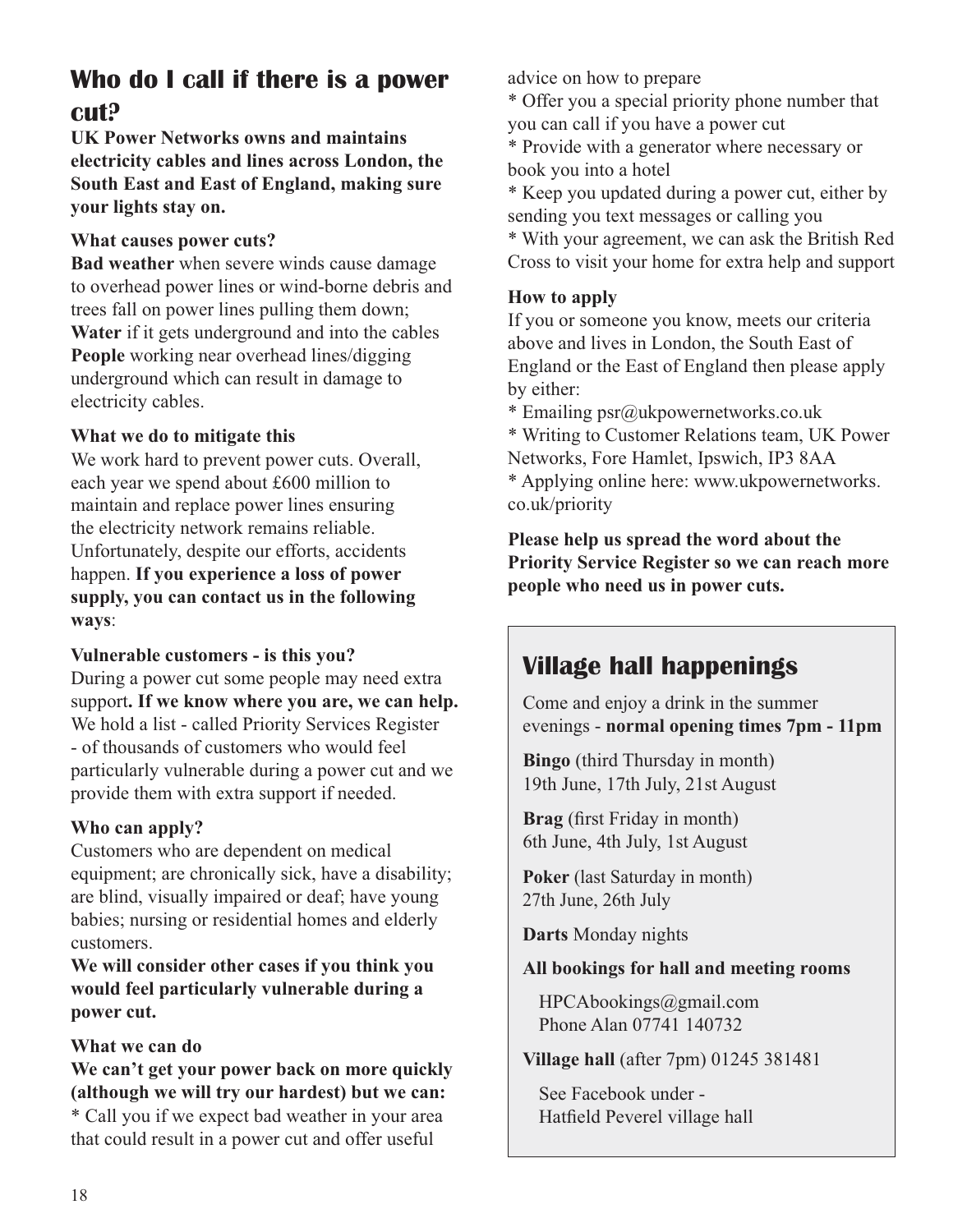### **Useful telephone numbers**

| Please contact the editors for additions/errors.   |              |  |  |  |
|----------------------------------------------------|--------------|--|--|--|
| <b>Age Concern Essex</b>                           | 01245 264499 |  |  |  |
| <b>Anglian Water, 24 hours</b>                     | 0800 919 155 |  |  |  |
| <b>Braintree District Council</b>                  | 01376 552525 |  |  |  |
| Clean Team ring number above and ask for           |              |  |  |  |
| <b>Customer Services</b>                           |              |  |  |  |
| Witham Area Office in Witham Library               |              |  |  |  |
| - for walk-in enquiries only                       | 01376 519625 |  |  |  |
| <b>Churches</b>                                    |              |  |  |  |
| St Andrew's (C of E), vicar                        | 01245 380958 |  |  |  |
| Methodist Church, minister                         | 01621 853423 |  |  |  |
| Salvation Army, officer i/c                        | 01702 290250 |  |  |  |
| Catholic Church, Witham, priest 01376 512219       |              |  |  |  |
| <b>Citizens Advice Bureau Witham</b>               | 0844 4994719 |  |  |  |
| Drop-in sessions Mon/Tue/Thur/Fri 10am - 1pm       |              |  |  |  |
| Appoinments only Thurs afternoon 1 - 4pm           |              |  |  |  |
| Doctors, health services                           |              |  |  |  |
| Hatfield Peverel doctors' surgery 01245 380324     |              |  |  |  |
| Boreham doctors' surgery                           | 01245 467364 |  |  |  |
| <b>NHS</b> Direct                                  | 0845 4647    |  |  |  |
| Pharmacy, Hadfelda Square                          | 01245 380130 |  |  |  |
| <b>Electricity - emergency</b>                     | 0800 7838838 |  |  |  |
| <b>Essex County Council</b>                        | 01245 492211 |  |  |  |
| Essex & Suffolk Water 24 hours                     | 0845 7820999 |  |  |  |
| <b>First Essex Buses Ltd</b>                       | 01245 293400 |  |  |  |
| Gas - emergency                                    | 0800 111999  |  |  |  |
| <b>Harlequin Children's Centre</b>                 | 01376 535270 |  |  |  |
| Free support and services for children under 5     |              |  |  |  |
| <b>Hospitals</b>                                   |              |  |  |  |
| Broomfield (A&E); St John's,                       | 01245 362000 |  |  |  |
| St Peter's, Maldon                                 |              |  |  |  |
| <b>Libraries</b>                                   |              |  |  |  |
| Hatfield Peverel                                   | 01245 380988 |  |  |  |
| Witham                                             | 01376 519625 |  |  |  |
| Police, non-emergency calls                        | 0300 3334444 |  |  |  |
| Local Officer                                      | 07974 457258 |  |  |  |
| <b>Post Office</b>                                 | 01245 380201 |  |  |  |
| <b>Railway Information</b>                         |              |  |  |  |
| National Express East Anglia                       | 0845 6007245 |  |  |  |
| National Rail Enquiries (24 hrs)                   | 08457 484950 |  |  |  |
| <b>Registrar of Births, Marriages &amp; Deaths</b> |              |  |  |  |
| Witham, by appointment only                        | 01376 323463 |  |  |  |
| Braintree, by appointment only 01376 320762        |              |  |  |  |
| <b>Relate</b>                                      | 01245 258680 |  |  |  |
| Samaritans (24 hours - toll free)                  | 08457 909090 |  |  |  |

#### **Schools**

| St Andrew's Junior School         | 01245 380131 |
|-----------------------------------|--------------|
| Hatfield Peverel Infant School    | 01245 380220 |
| Hatfield Peverel Day Nursery      | 01245 382450 |
| Acorn Childcare                   | 07580 834417 |
| <b>Social Services</b>            | 0845 6037630 |
| <b>Village Agent Sally Austin</b> | 0800 9775858 |
| Village Hall (after 7pm)          | 01245 381481 |
|                                   |              |

**Let us know of useful services to add to this list**

### **Hatfield Peverel Parish Council**

**Committees and working parties** Planning (P) Traffic (T) Village Environment (E) Keith Bigden Memorial Ground User Group (KB) Country Park Focus Group (CP) Internal Audit Review (A) Party in the Park Football Pavilion (F) Burial Ground

| Councillors (and their working parties)                |              |  |  |  |
|--------------------------------------------------------|--------------|--|--|--|
| Lisa Miller, Parish Clerk                              | 01245 403071 |  |  |  |
| parishclerk@hatfieldpeverelpc.co.uk                    |              |  |  |  |
| David Broddle - Chaiman                                | 01245 382829 |  |  |  |
| (KB/A/B)                                               |              |  |  |  |
| Rosanna Briggs (E)                                     | 01245 381618 |  |  |  |
| <b>Garry Cockrill (T/PP)</b>                           | 01245 697263 |  |  |  |
| Peter Endersby (A/PP/CP/B)                             | 01245 381919 |  |  |  |
| (KBMGround User Group chair)                           |              |  |  |  |
| <b>Colin Giffin</b> (Country Park chair)               | 01621 892351 |  |  |  |
| <b>Bernard Heard - Vice Chairman</b>                   | 01245 380370 |  |  |  |
| (Burial Ground chair/P/T/A)                            |              |  |  |  |
| Alan Ingram $(P/CP)$                                   | 01245 381880 |  |  |  |
| <b>Martin Pyke</b> (Traffic chair/E/A/F)               | 01245 380792 |  |  |  |
| <b>Ted Munt</b>                                        | 01245 381135 |  |  |  |
| (Football chair/E/CP/A/B)                              |              |  |  |  |
| <b>Eugene Murphy</b>                                   | 01245 380113 |  |  |  |
| (Environment chair, Audit chair/F)                     |              |  |  |  |
| Diane Wallace (P/CP/PP/B)                              | 01245 381485 |  |  |  |
|                                                        |              |  |  |  |
| $\mathbf{D}$ and $\mathbf{A}$ $\mathbf{C}$ and all and |              |  |  |  |

**District Councillor David Bebb** 01245 381065 **District and County Councillor Derrick Louis (CP)** 07918 721526

**Both lists updated June 2014**